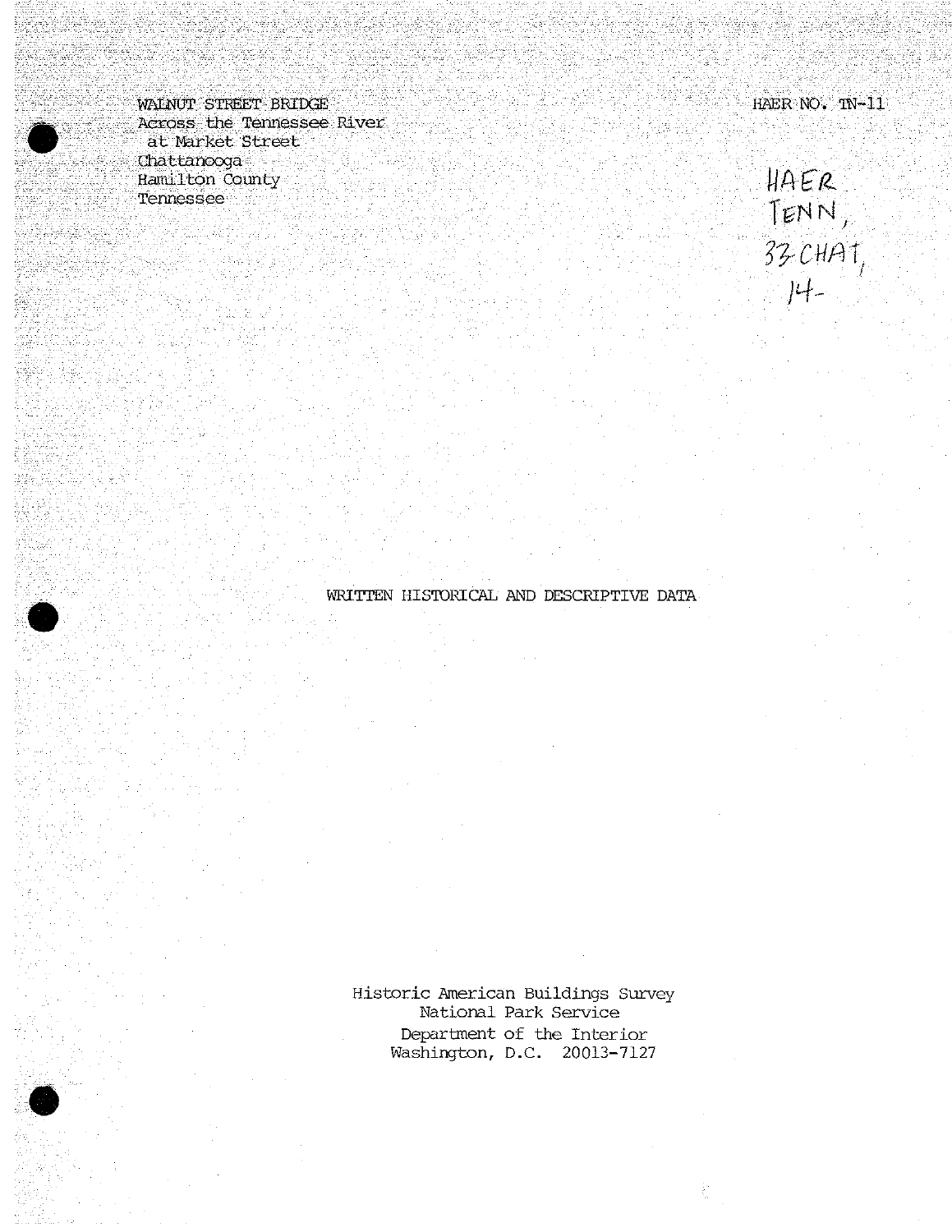HISTORIC AMERICAN ENGINEERING RECORD

# HAER  $TENN$ ,  $33 - C$ HAT **IH-**

### Wainut Street Bridge

hAER No. TN-H

Location:

 $\mathcal{L}^{\mathcal{L}}$ 

Across the Tennessee River at Market Street Chattanooga, Hamilton County, Tennessee

Date or Construction;

Engineers:

Chief Engineer: Edwin Thacher Resident Engineer: J. A. Fairleigh Assistant Engineer: E. E. Betts

Present Owner: City of Chattanooga

Significance:

The Walnut Street bridge was apparently the first non-military highway bridge across the Tennessee River. Designed by the renowned engineer, Edwin Thacher, it played a major role in the economic development of southeastern Tennessee. Comprised of six camelback through trusses and an iron viaduct, the bridge comprised a major feat of structural engineering.

1889-1891; repaired several times during 20th century

Historical Report Preparea by:

Kay Gaston, 1979

Edited tor Transmittal by:

Donald C. Jackson and Jean P. Yearby, HAER, 1985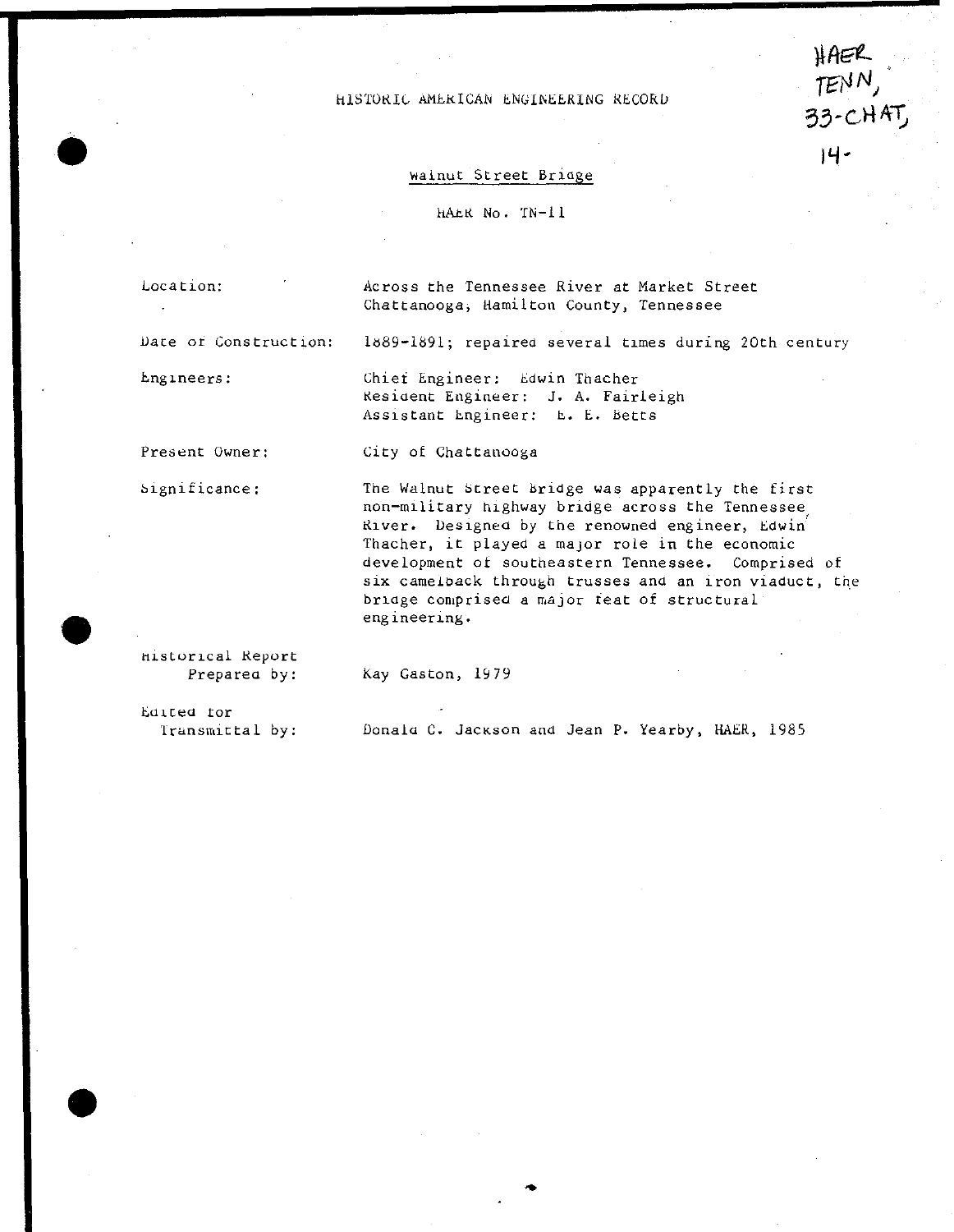Walnut Street Bridge HAER No. TN-11 (Page 2)

The city of Chattanooga, Tennessee, began as a trading center called Ross's Landing on the south bank of the Tennessee River where it passes through the southeastern corner of the State. It was established around 1800 by John Ross, who became Principal Chief of the Cherokees. Ross built a warehouse and operated a ferry which was located at the foot of Lookout Street.<sup>1</sup> In August of 1838, the summer of the Cherokee removal, Chattanooga was given its present name, was laid off in city lots, and began its commercial growth. But it was not until Union troops occupied Chattanooga during the Civil War that the first permanent bridge was built across the river.

Construction of the bridge began early in 1864 under the direction of U.S. Quartermaster General Montgomery C. Meigs. Because of its cost of \$750,000, the bridge apparently became known in Army circles as "Meigs' folly." The wooden arch bridge was located at the foot of Market Street. Its length was 1,000 feet and its floor width was 40 feet. It comprised 90 ft. spans resting on pens filled with stones and braced with trestle bents between the wooden piers. It was constructed almost entirely of green oak timbers cut on the northern bank; the only iron used was for spikes and strap hinges.

**•**

When the army of occupation left Chattanooga in the spring of 1866, the U.S. Government gave the already rotting bridge to the city. It became an even greater liability when 25 mules stampeded over the drawbridge and drowned in the river, causing a damage suit to be brought against the city. Then came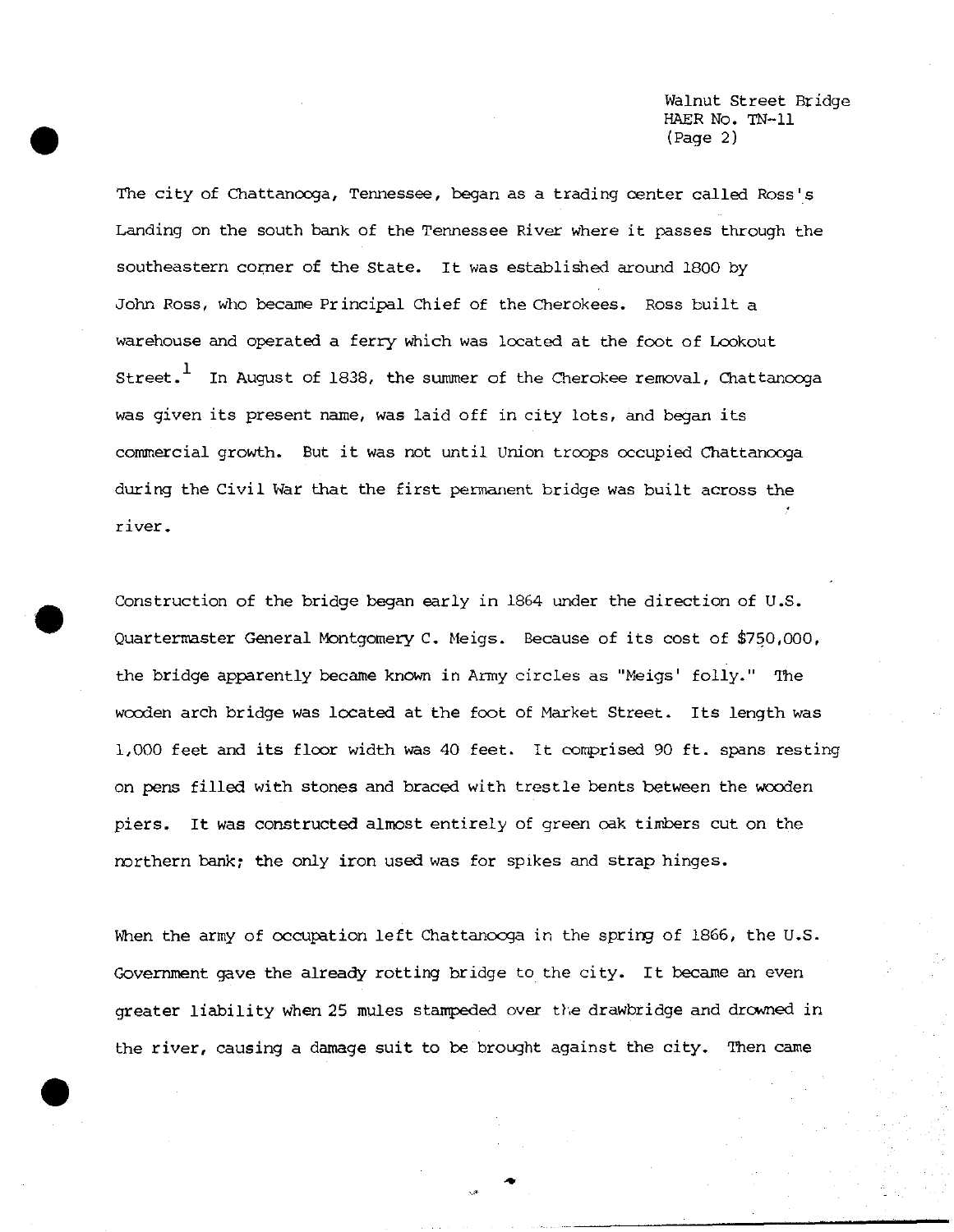Walnut Street Bridge HAER No. TN-11 Page 3

the flood of 1867/ the greatest on record in Chattanooga. The flood, caused by a storm extending across the entire southeastern United States, reached its crest in Chattanooga on March 11, 1867, at a maximum stage of 57.9 feet. The day before the flood crested it was reported that a section of the bridge at the city end had already washed out and was tied to the bank above Market Street.<sup>2</sup>

After the demise of the military bridge, river crossings were made with a succession of ferries. A steam ferry called the "Murry" was followed by a quaint swing ferry operated by John Fields. This ferry consisted of flatboats placed at intervals across the river and tied together with cables that swung traffic from bank to bank. A travelog writer named Oliver Bunce visited Chattanooga around 1872 and vividly described the difficulties of boarding the swing ferry:

> . . . the exact place of landing cannot be controlled, the rise or fall of the stream varying it considerably. On our return we found the nose of the boat thrust into a bank, and some apprehension prevailing about how the waiting cargo was to be got on board. Our horses were unharnessed, and the vehicle, by the strenuous efforts of half a dozen negroes, lifted on board. Then the horses, our own and several others, without much difficulty, jumped the space; but the cattle struggled, and backed, and plunged, with the most incorrigible perversity. Some charged back, and tried to escape up the hill; others plunged into the water; and one fine heifer was with difficulty saved from drowning. At last, after a great effort, much shouting, and woful [sic] confusion, cattle, horses, carriage, and pedestrians, were successfully shipped, but crowded together on the narrow flat with promiscuous disregard of class or species.<sup>3</sup>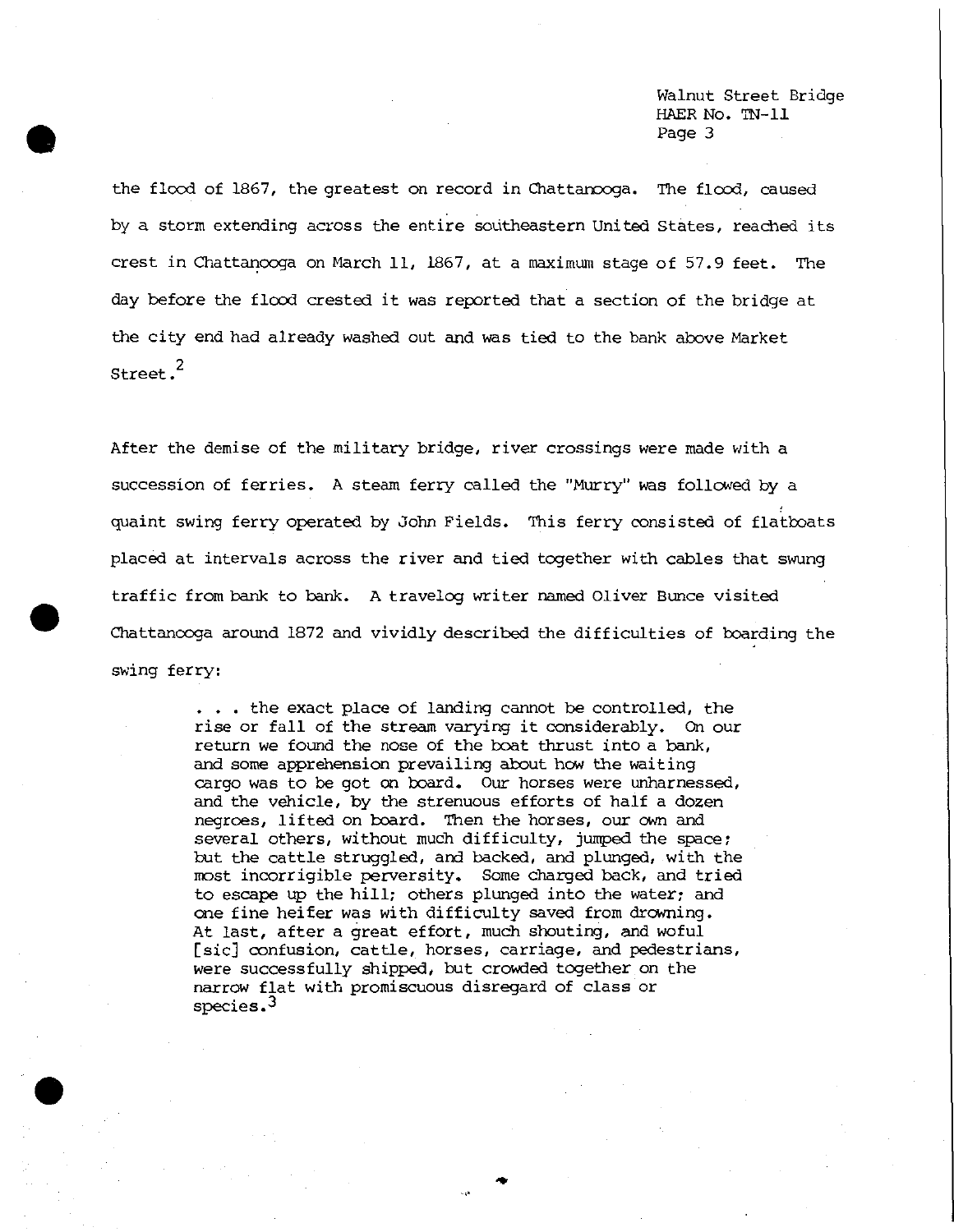Walnut Street Bridge HAER No. TN-11 (Page 4)

Bunce reported that Chattanooga was an extensive cattle market for the southern States, adding that large herds constantly entered the city by ferry. He observed that the great throng of horsemen and cattle waiting on the banks gave evidence of an active business and indicated his surprise that the bridge had not been restored. $^4\,$  The next ferry was operated by Abe Beeson, who owned land on the north side of the river across from Pine Street. This ferry was operated with four mules in the manner of a sorghum mill. When Beeson died, George Dugger bought the ferry and swapped the mules to the Wheland Company for machinery to operate it.<sup>5</sup>

As early as May of 1882 agitation began for the construction of a bridge across the river.  $6$  H. C. Beck and R. M. Barton, Jr. brought the matter to the attention of the County Court at the July term, 1884. They proposed that the county build a free bridge at the foot of Market Street to be paid for 7 with 20-year bonds.

The court appointed a bridge committee which employed Major S. Whinery to draw up a plan for the bridge and estimate its cost. Major Whinery, assisted by local engineer J. A. Fairleigh, prepared a plan and presented it to the committee on October 6, 1884. The committee reported to the court in January 18S5, recommending construction of the bridge with a bond issue and suggesting that another committee be appointed to implement the project.

A new committee consisting of A. J. Gahagan, H. C. Beck, F. J. Bennett, F. E. Tyler, and R. M. Barton, Jr. reported at the April term, 1885,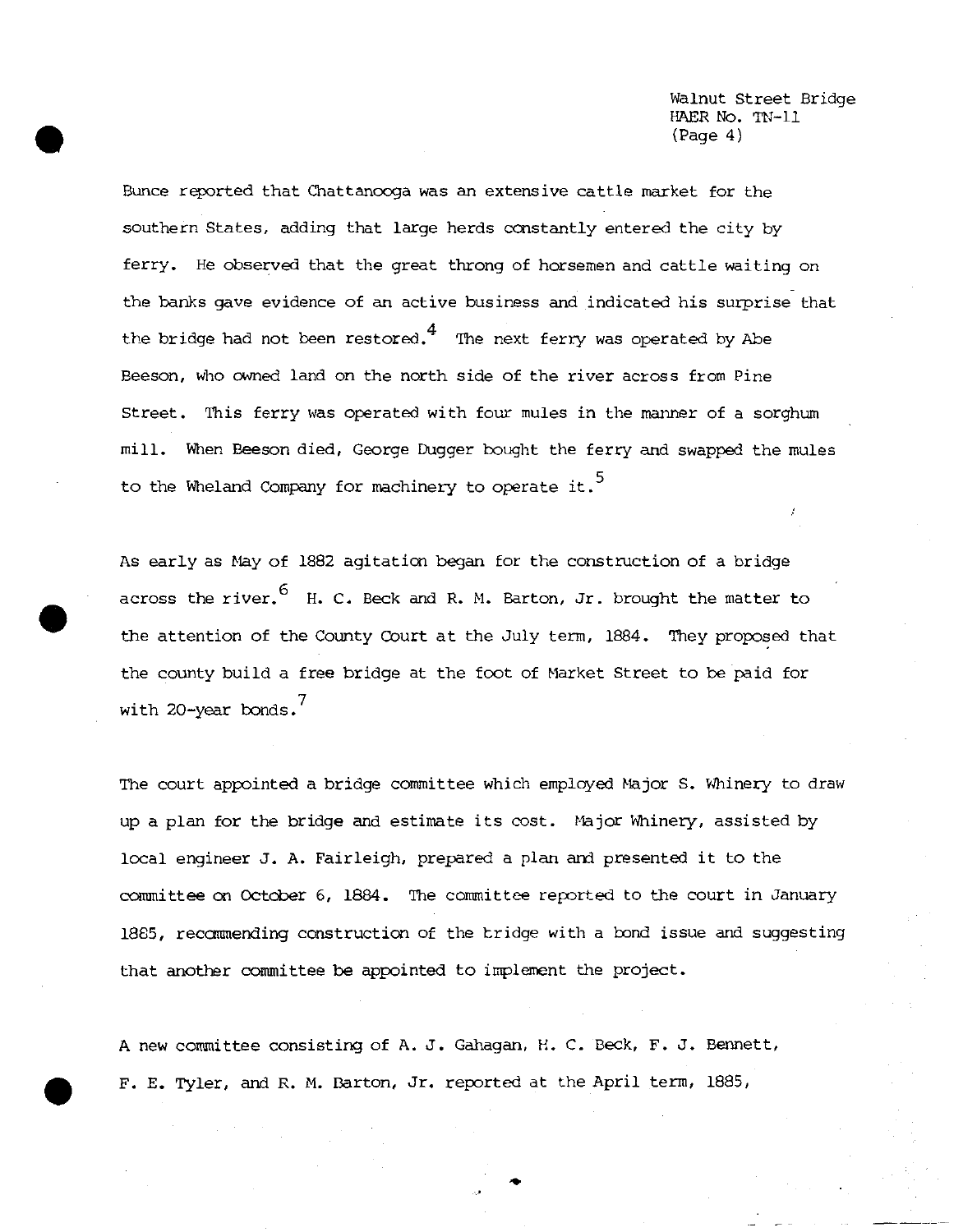Walnut Street Bridge HAER NO. TN-11 (Page 5)

recommending a bond issue to finance construction of the bridge. H. C. Beck, S. J. A. Frazier, and R. M. Barton, Jr. went to Nashville to procure passage by the legislature of Chapter 149 of the Acts of 1885. This act, which they had drawn, authorized the court to build a bridge across the Tennessee River at Chattanooga and to issue bonds in payment of its construction.

The County Court opposed immediate action but the committee continued to bring the matter before the court at each session. Finally the members of the committee became discouraged. They decided to organize a stock company and build a toll bridge:

> On August 13, 1887, a charter was obtained by which C. E. Stivers, R. M. Barton, Jr., G. W. Thompson, G. H. Jarnagin, I. B. Merriam, H. C. Beck and P. D. Sims were incorporated as the Chattanooga Eridge Company. An organization was perfected by the election of S. J. A. Frazier, President, and R. M. Barton, Jr., Secretary. Four days later this company signed a contract with the Decatur Iron Bridge and Construction Company to which the latter agreed to build the bridge within one year after that date. The contract was that the local parties were to take \$50,000 of the stock of the company; the Decatur Company to take £50,000 in stock, and to take the bonds of the company for \$100,000, and build the bridge for \$200,000.8

The toll bridge was to be located at the foot of Narket Street and was to have a draw span. (Note: Chattanooga engineer Clifford A. Betts, Jr. has an original drawing for this bridge submitted by the Decatur Iron Bridge and Construction Company which was then headed by Edwin Thacher). The incorporators of the Chattanooga Bridge Company and a few others subscribed the stock of \$50,000, While Mr. Barton (with help in Washington) secured the passage of an Act of Congress allowing the bridge to be built across the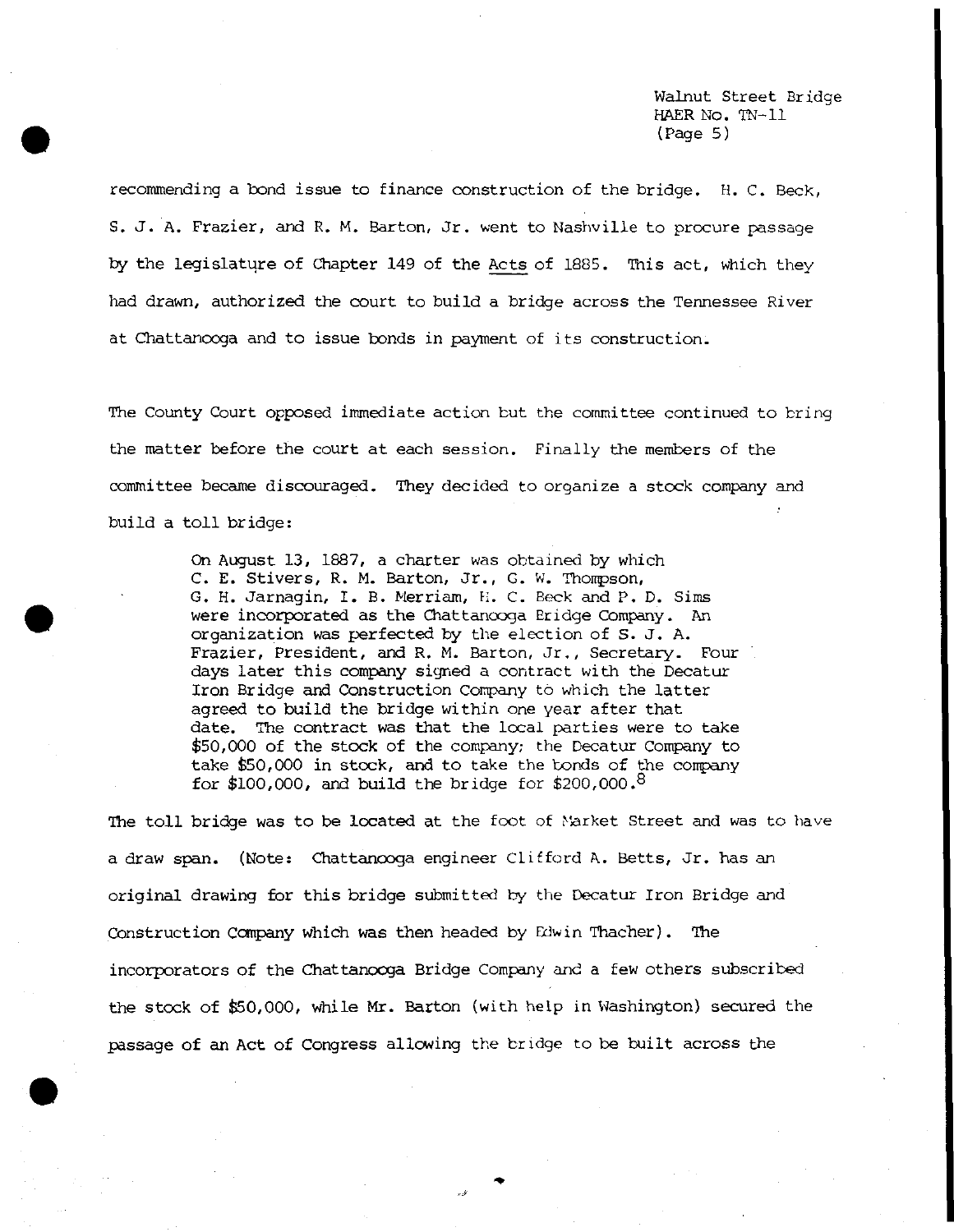Walnut Street Bridge HAER No. TN-11  $(Paqe 6)$ 

river. The company procured by condemnation and gift the right-of-way for the bridge at the foot of Market Street.

For unknown reasons, the Decatur Iron Bridge and Construction Company failed to comply with its contract and finally abandoned it on May 3, 1888. Undaunted, the Chattanooga Bridge Company proposed at the January 1889 term of the County Court to build a toll bridge for the county at a cost of £200,000 of good subscriptions as well as provide a \$200,000 bond, for a total liability of \$400,000. The company immediately began soliciting subscriptions and apparently closed a conditional contract with Philadelphia bridge company.

At the April 1889 term of the court, R. M. Barton, Jr. proposed that the Chattonooga Bridge Company donate to the county \$25,000 and the right-of-way and franchises of the bridge company, if the court would agree to build a free bridge. The court accepted his proposal by a vote of 28 to 12, A. J. Gahagan, F. B. Thompson, B. R. Thomas, W. H. Converse, and F. de Tavernier. The duties of the commission were to located the bridge, close the contract with the Chattanooga Bridge Company, procure a plan, employ an engineer, and obtain bids.

A. J. Gahagan was elected Chairman and R. M. Barton, Jr., Secretary. Squire Gahagan "immediately took hold of the project in that vigorous and effective style with which he does everything pertaining to the welfare of the community."<sup>9</sup> Barton, the mild-mannered attorney who had originally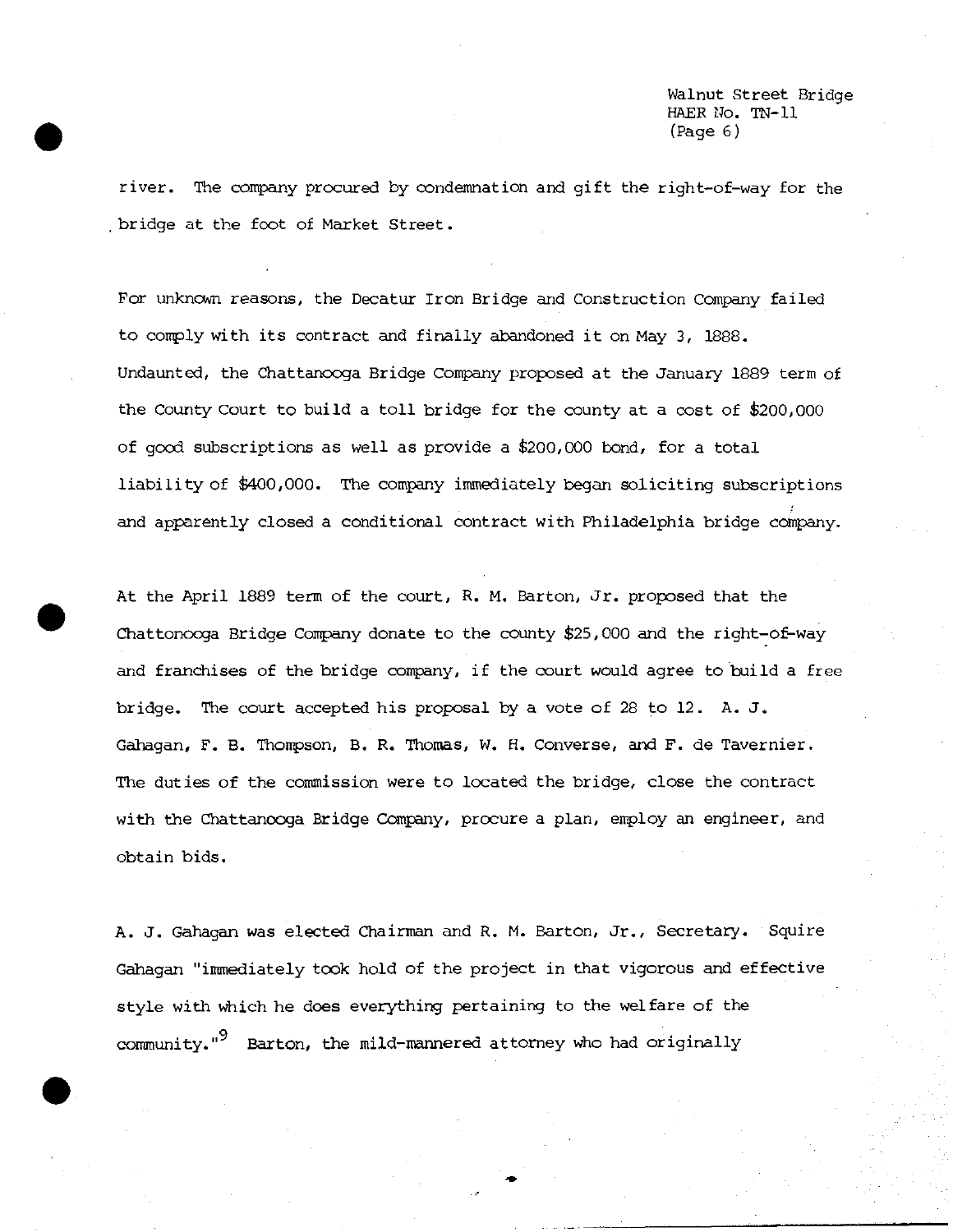Walnut Street Bridge HAER No. TN-11 (Page 7)

conceived the idea of the bridge and had demonstrated "tireless persistency, indefatigable energy and enthusiatic zeal,  $10$  resigned as secretary after the contract was let. County Court Clerk John H. Messick was elected to serve in his place.

For Chief Engineer and bridge designer the commission engaged the services of Edwin Thacher, who had established a consulting engineer's office in Louisville, Kentucky. Thacher had been Chief Engineer, Vice-President and General Manager, and finally Receiver of the Decatur Iron Bridge and Construction Company which closed its shops on May 15, 1888.<sup>11</sup>

Thacher, who had previously served as Chief Engineer of the Keystone Bridge Company, was already well known among engineers for his invention of the Thacher Cylindrical Slide Rule patented on November 1, 1881. He developed a reputation "for rational and scientific design, combined with practical methods and details" $12$  and would occupy an important place in the history of bridge building in the United States.

Working with Thacher as Resident Engineer was J. A. Fairleigh, a native of Brandenburg, Kentucky, who graduated from Rensselaer Polytechnic Institute in 1879. After working on various railroad lines Fairleigh had come to Chattanooga in December of 1880, where he achieved considerable success as city engineer and later as senior member of Fairleigh & Betts.<sup>13</sup>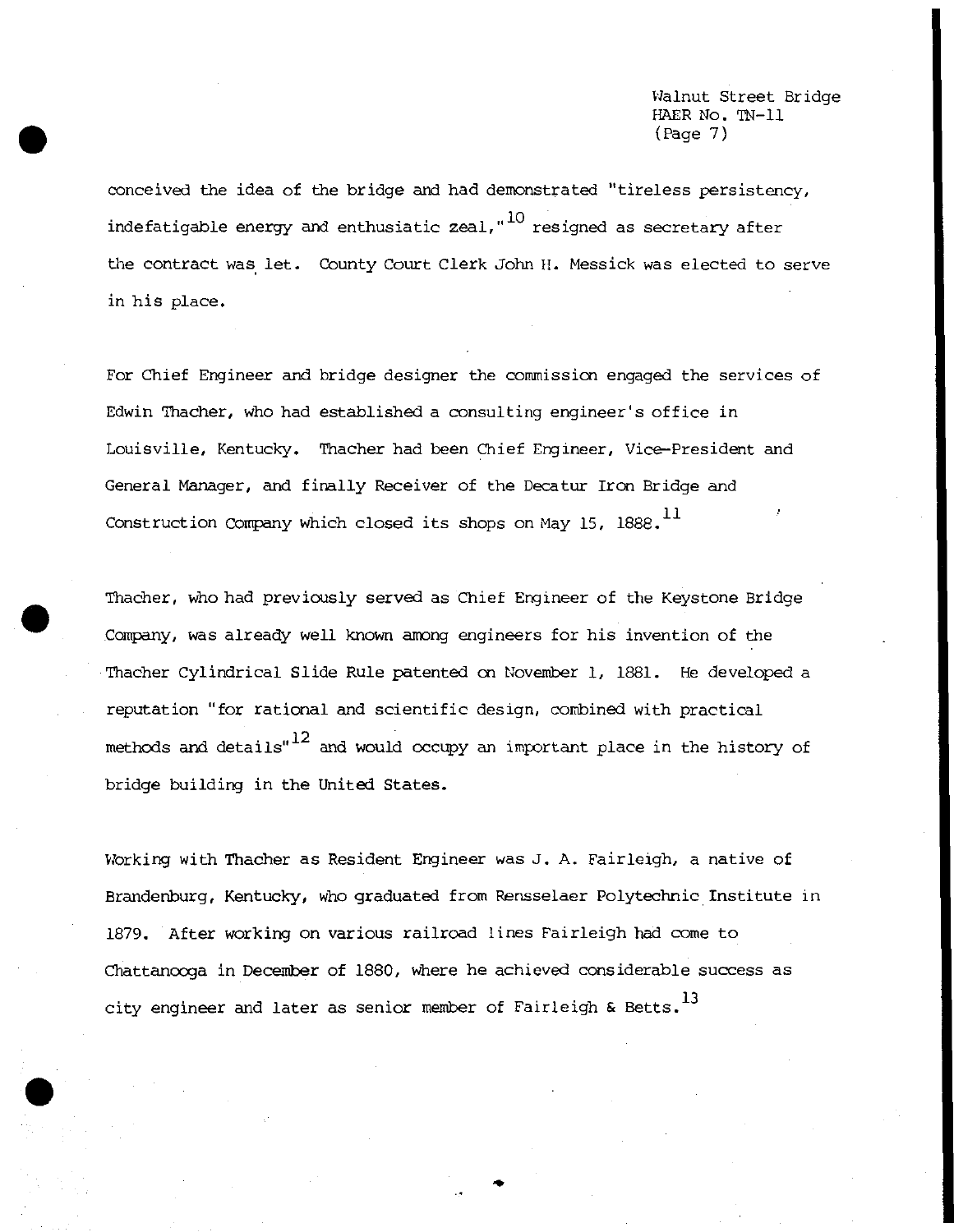Walnut Street Bridge HAER No. IN-11  $(Paqe 8)$ 

Assistant Engineer on the bridge project was Edward Everett Betts, a native Chattanoogan who first worked with the civil engineer Robert L. Reed. Betts had received several promotions for his work on the New Orleans & Northeastern Railroad and in March of 1S87 he took charge of an engineer corps on the Chattanooga & Lookout Mountain Railroad. He began the hydrographic surveys to determine the location of the new bridge in August,  $1888.$ <sup>14</sup>

The transactions between the Chattanooga Bridge Company the county were completed by the time the County Court met for the July 1889 term. The court voted \$200,000 in 5%, 20-year bonds. On the first day of October these bonds were sold at a premium of 4.34 per cent, yielding \$208,680. Those funds plus the \$25,000 from the incorporators of the Chattanooga Bridge Company and other donations amounted to a total fund of approximately \$250,000 for construction of the bridge.<sup>15</sup>

The Bridge Commission opened correspondence with many bridge companies in the United States and apparently received bids on Thacher's design from approximately 20 companies. The commissioners arrived at the July term of the court with these bids and full plans, specifications, and surveys of the river and approaches to the bridge. The Market Street location had been abandoned in favor of Walnut Street, probably because the high bluff would eliminate the need for a draw span and would require less construction for the southern approach.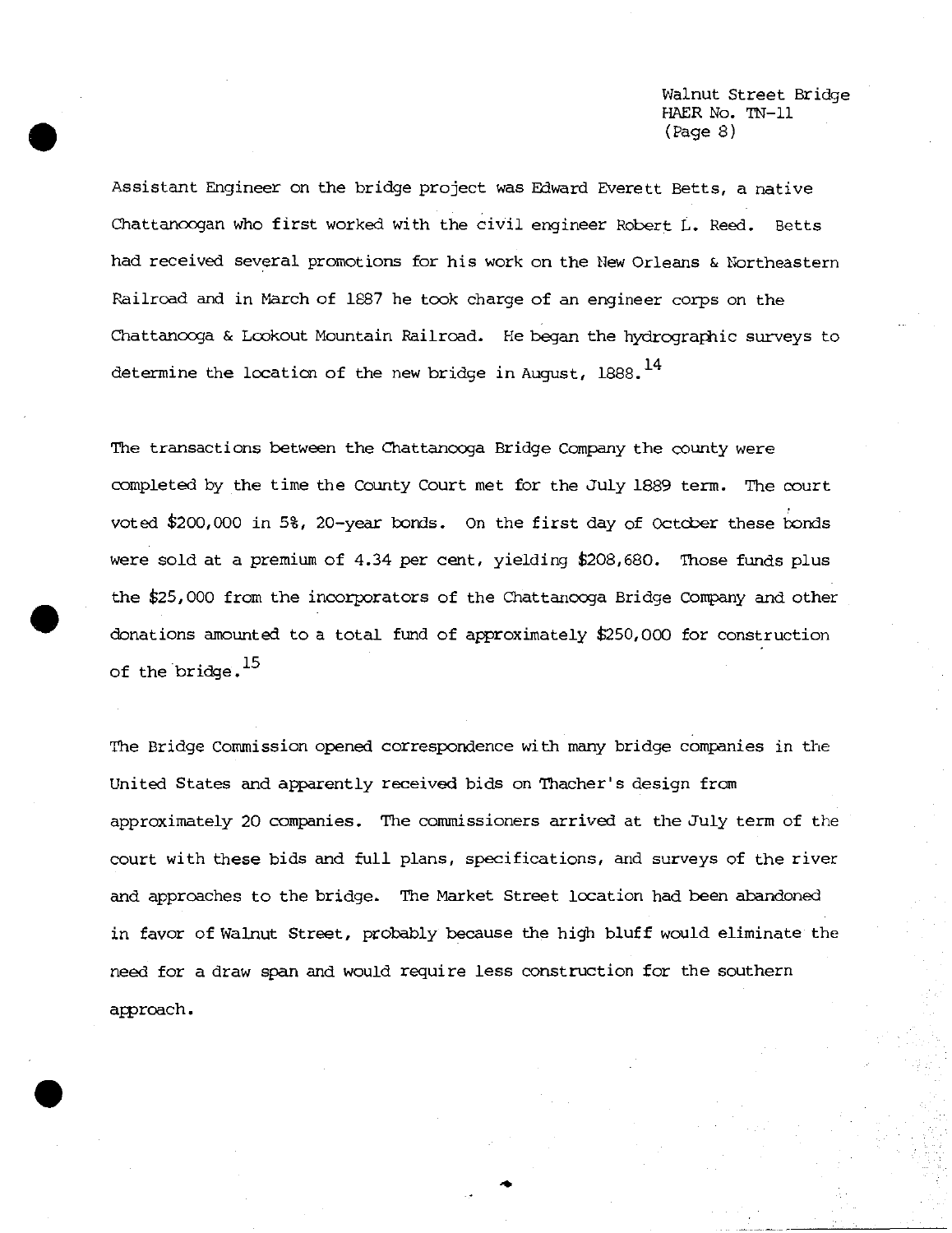Walnut Street Bridge HAER No. TN-11 (Page 9)

On July 10, 1889/ the contracts were let to Neely Smith & Co. of Chattanooga for the substructure and to the Smith Bridge Company of Toledo, Ohio, for the superstructure. The Smith Bridge Company, one of numerous independent bridge companies then operating in the United States, was founded in 1867 by Robert W. Smith.  $^{16}$  Smith was a largely self-educated engineer who had designed a Smith patent truss for wooden bridges. By the 1880's, his company had become involved in fabricating a variety of iron bridge designs.

After the contracts were let it was decided to run two lines of streetcar tracks over the bridge, and the floor plan was changed accordingly. The contract for this work was let August 22, 1890, to McCauley & Morse of Pittsburgh. The Smith Bridge Company had already subcontracted the superstructure to this firm with L. L. Gross serving as foreman.  $^{18}$ 

The masonry work was commenced on September 20, 1889, by Neely Smith & Company. All of the work on the substructure was done by this firm except for the small abutment at Walnut Street and Pier No. 1, which was built by John Trout.<sup>19</sup>

E. E. Betts, who had located the center line of the structure and made the survey of the crossing for the triangulation work before construction began, recalled:

> "The Thacher plans, calling for excavating for foundations within open-top caissons by dredging, were abandoned as being impractical and coffer-dams were built. The bed rock of the Tennessee river is overlaid at the Walnut Street location with compact gravel, small sizes *and* increasing in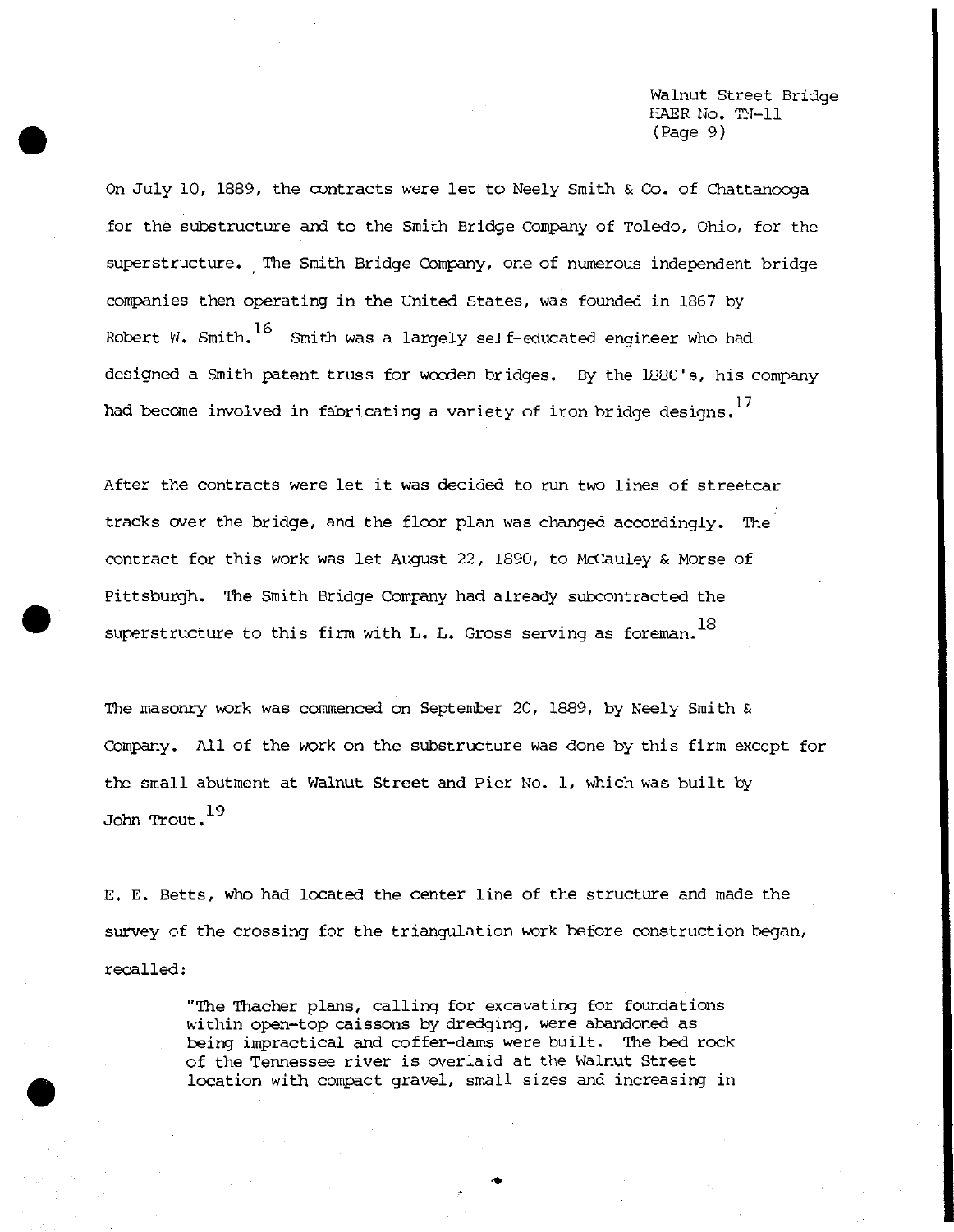Walnut Street Bridge HAER No. TN-11 (Page 10)

size until the larger sizes overlay the rock. No particular difficulties were experienced except at Pier 3, opposite Chattanooga island. Where there was a four-inch crevice. All of the pumps concentrated on the pier did not avail, even after the river bed was blanketed with a tarpaulin and clay, but the "city fathers" were sympathetic and lent a fire steamer so that the water was lowered enough to permit stuffing concrete-filled sacks in the crevice and rammed tight."20

Neely Smith had for their superintendent William A. Slayton, who had previously worked on the foundation of the Cincinnati Southern Bridge at Chickamauga. E. E. Betts said that Monroe Hilton was the outstanding mason working on the bridge. "Col. Neely, lovable old man, would come out to a barge and fume around when things were not going to suit him — and there is lots of opportunity for grief on river work." Betts continued, "The colonel would, While looking up to men high up on the pier, edge over to the side of the pier and fall overboard. Knowing his habit, a boat was always kept handy and the colonel was rescued." $^{21}$ 

Commenting on the supply of stone used in the substructure, Betts said that some of the lower courses in several piers came from the old Beck quarry where the Chattanooga Golf & Country Club is now located, but this supply was limited because much of it was used on the Cincinnati Southern Railway Bridge. The balance of the rock for the facing came from Concord, in east Tennessee near Knoxville. John Trout provided stone for his contract locally, a portion of it coming from the Stone Fort quarry where the Hotel Patten now <sup>22</sup> stands.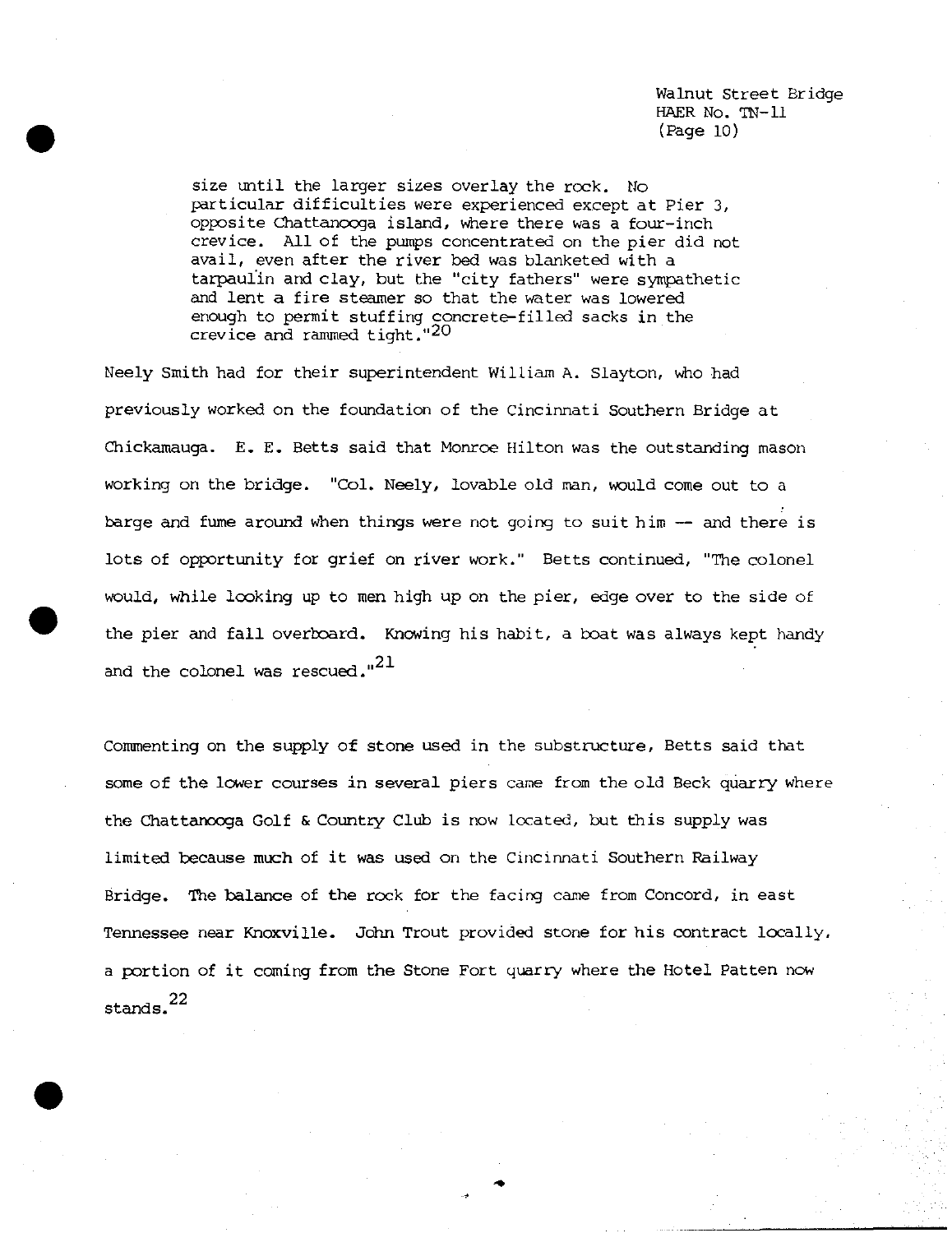Walnut Street Bridge HAER No. TN-11 (Page 11)

Three men, John Peacock, Jim Murphy, and Sam Sifford, were killed in accidents during construction of the bridge. Another accident occurred when the steamer "Conn," a screw type vessel chartered to do towing around the bridge, was shifting a barge lying upstream from Pier 5 near the north shore. The empty barge strung out behind the "Conn" swung out and knocked down about six bents of the high false work. $^{23}$ 

An article appearing in Engineering News only three months after the dedication of the bridge gave complete information about materials used in the substructure:

### Cubic yards

| Masonry, Class B8,588                      |
|--------------------------------------------|
| $\mathbf{H}$ and $\mathbf{H}$              |
| Concrete in foundations324                 |
| Excavation from coffer dams735             |
| Excavation from dry foundation, earth1,107 |
| Excavation from dry foundation, rock80     |
| Grading in approaches670                   |
| Timber in coffer-dams99,200 ft. B. M.      |
|                                            |

Masonry specified as 'Class B" was used in all piers from 0 to 6 inclusive, and ranged rubble masonry was used in the north abutment and viaduct pedestals. Class B masonry is the usual first-class masonry, laid in courses of from 12 to 30 ins, in thickness, except that concrete was allowed for backing. The projections beyond the pitched lines for face stones were limited to 4 ins. in the body of the pier and 2 ins. on the pointed ends. The copings of piers and starlings, the string course under copings, and the pedestal blocks on top of the copings are bush-hammered.

Louisville quick-setting cement was used for all work under ordinary water level, and 'Howard cement, ' which is a good cement, but sets more slowly, was used for all work above that level. Limestone of good quality was used through the work; 3,300 cu. yds. were quarried at Concord ... and the balance came from Beck's quarry and Stone Fort, near Chattan $\infty$ ga. $^{24}$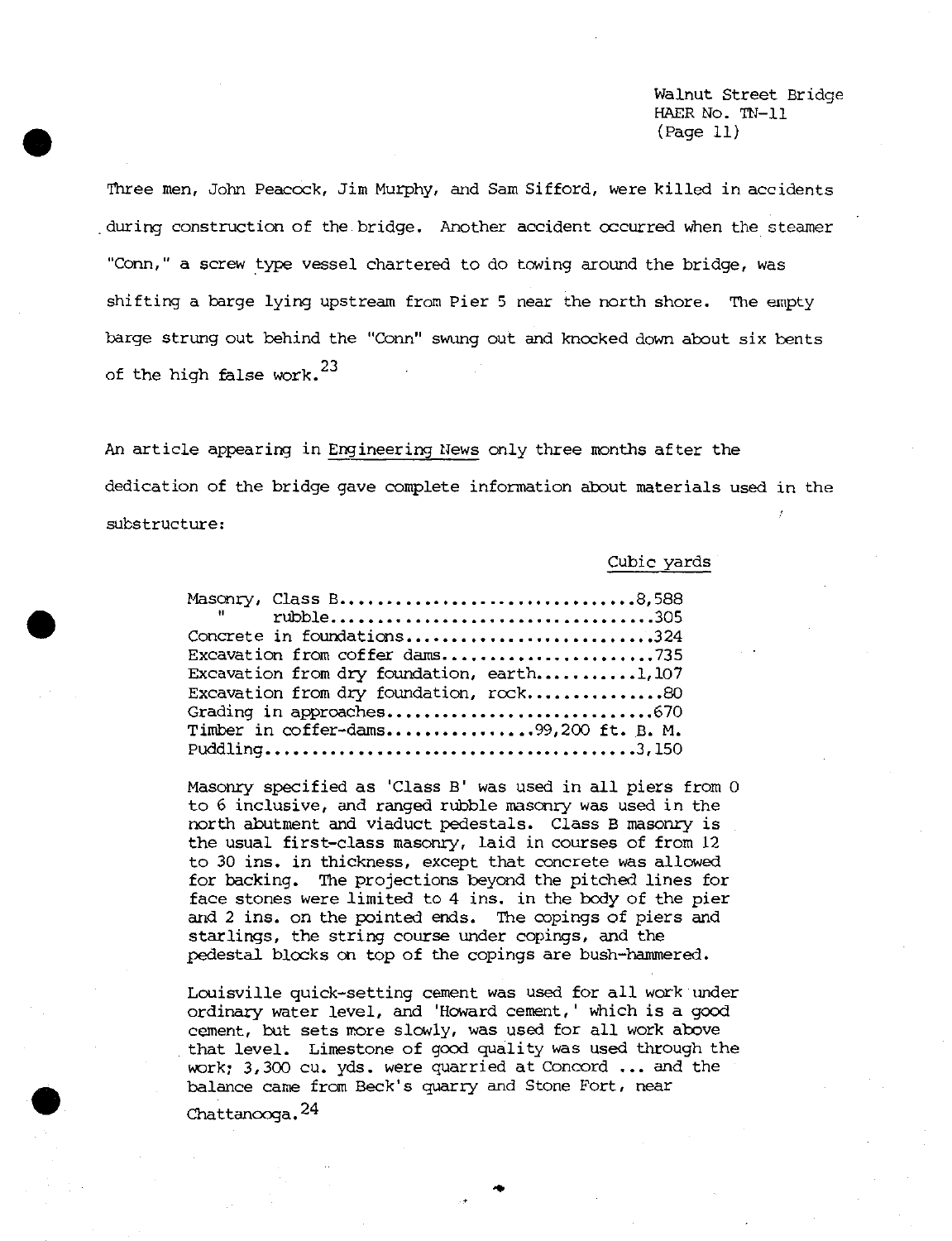Walnut Street Bridge HAER No. IN-11 (Page 12)

A complete account of the work done on each pier was prefaced with the notation that low water, or 0 of government gage, had been taken as datum for all elevations, and that the average stage of water when foundations were put in was 4 ft. above datum:

> Pier No. <sup>0</sup> — The excavation for this pier was carried to elevation 90.5, or about 9 ft. below the natural surface of the ground. The foundation is a hard red clay mixed with flint rock. The masonry rests on a bed of concrete 18 in. deep; 105 cu. yds. of earth were excavated, and the grading on slope in front of pier amounted to 220 cu. yds.

> Pier No. <sup>1</sup> — Masonry is commenced at an elevation of 15.0, about 4 ft. below the surface of ground, and rests on a thin bed of concrete, used for leveling up. The foundation is solid rock. About 97 cu. yds. of earth and 80 cu. yds. of disintegrated rock were excavated from this foundation. A seam about 4 ft. deep, running diagonally across this foundation, as shown on the plan (Note: This article was accompanied by drawings showing the elevations, grades, design of masonry, strain sheets, distribution of material and details of superstructure) was cleaned out and filled with concrete.

> Pier No. <sup>2</sup> — The foundation for this pier is solid rock, which was reached at elevation -13.6, or 17.6 ft. below the surface of water and 7.6 ft. below the bed of river. It is the deepest of the foundations. The rock is smooth and level and is free from seams and imperfections of any kind; 320 cu. yds. of cemented sand, gravel and boulders were excavated. Masonry commences at elevation -13.0 and rests on a bed of concrete having a uniform depth of 0.6 ft.

> The coffer-dam was 18 ft. high, or 8 ft. above the surface of water, to provide for future rise. A clear space of 4 ft. was allowed all around the foundation, and a clear space of 9 ft. between lines of sheet piling. This space was puddled with clay to an average height of 12 ft., requiring 900 cu. yds. About 450 cu. yds. of puddling were also deposited around the outside of dam. The coffer-dam and breakwater protection contained about 38,000 ft. B. M. of lumber- After the dam was puddled the water rose 30 ft. above its top without other damage than to wash out about half of the puddling. The dam was exposed to a strong current and had one end crushed by a raft, but the break was soon repaired, and work proceeded without serious delays.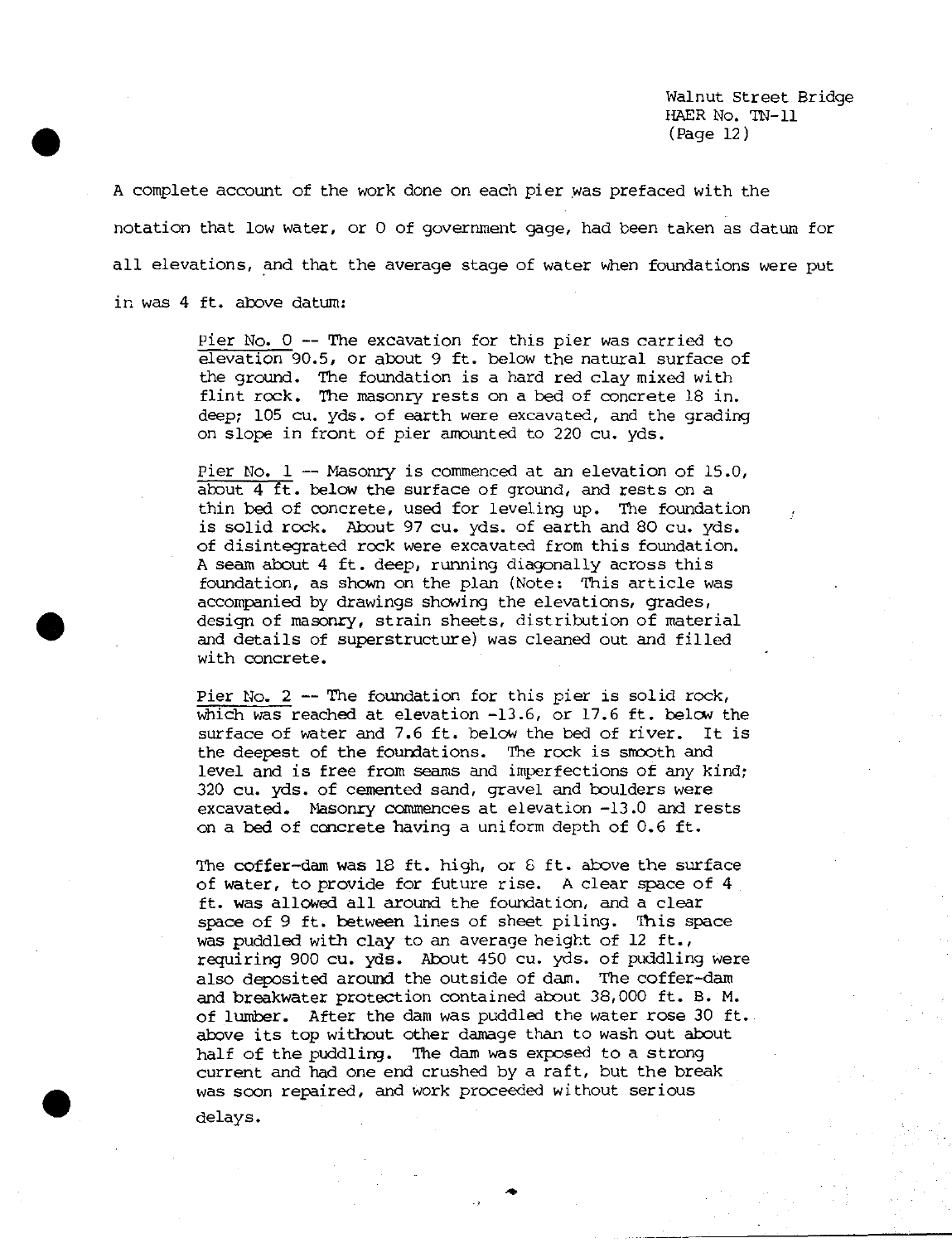Pier No. <sup>3</sup> — The foundation is solid rock. Which was reached at an average elevation of 9.3 ft., or 13.3 ft. below the surface of water and 3.5 feet below bed of river. The rock dips uniformly to the west, 2 ft. in the length of the pier, and is unbroken with the exception of the small open seam shown on plan. The total excavation was 155 cu. yds., consisting of cemented sand, gravel and boulders, interspersed with pockets of pure coarse sand. Masonry commences at elevation of -8.0, and rests on a bed of concrete having a depth of from 0.3 ft. to 2.3 ft. The coffer-dam was built 3 ft. above the surface of water, 5 ft. between sheet pilings, and contained 650 yds. of clay puddling; 300 cu. yds. of puddling was deposited around the outside of the dam. The coffer-dam and breakwater protection contained about 32,600 ft. B. M. of lumber.

The pockets of coarse sand and the open seams in the foundation rock gave much trouble, and the pumps, with a capacity of 5,000 galls, per minute, could not keep the water down. After the first course of masonry was laid the seams were closed with concrete in sacks laid across them and covered with large stones.

Pier No. <sup>4</sup> — The foundation is solid rock, very irregular, and with numerous pockets, as shown on plan. The surface of the rock was ragged and honeycombed, and many detached pieces were found. This was all removed, and the pockets, which were filled with pure red clay, were cleaned out and filled with concrete, except when too narrow to excavate; they were then driven full of 4 x 4 in. piles, packed with concrete. This foundation has an elevation of from 5 ft., the highest point of rock, to 15.3 ft., the lowest point of pockets. Masonry was commenced at 5.0, resting on a bed of concrete, filling the intervening space. The depth of water was about 8 ft. About 2 ft. of sand and gravel were excavated to reach the highest point of rock, and below this the material was red clay. About 180 cu. yds. were excavated.

The coffer-dam was 10 ft. high, or 2 ft. above the surface of water. It was 4 ft. wide between the sheet piling, and contained 500 cu. yds. of clay puddling, while 200 cu. yds. were deposited around the outside of the dam. The coffer-dam and breakwater contained 24,700 ft. B. M. of lumber. Masonry was commenced Oct. 4, 1889, and resumed some time after the high water of March, 1890, when it was found out that at the west end of the dam the puddle was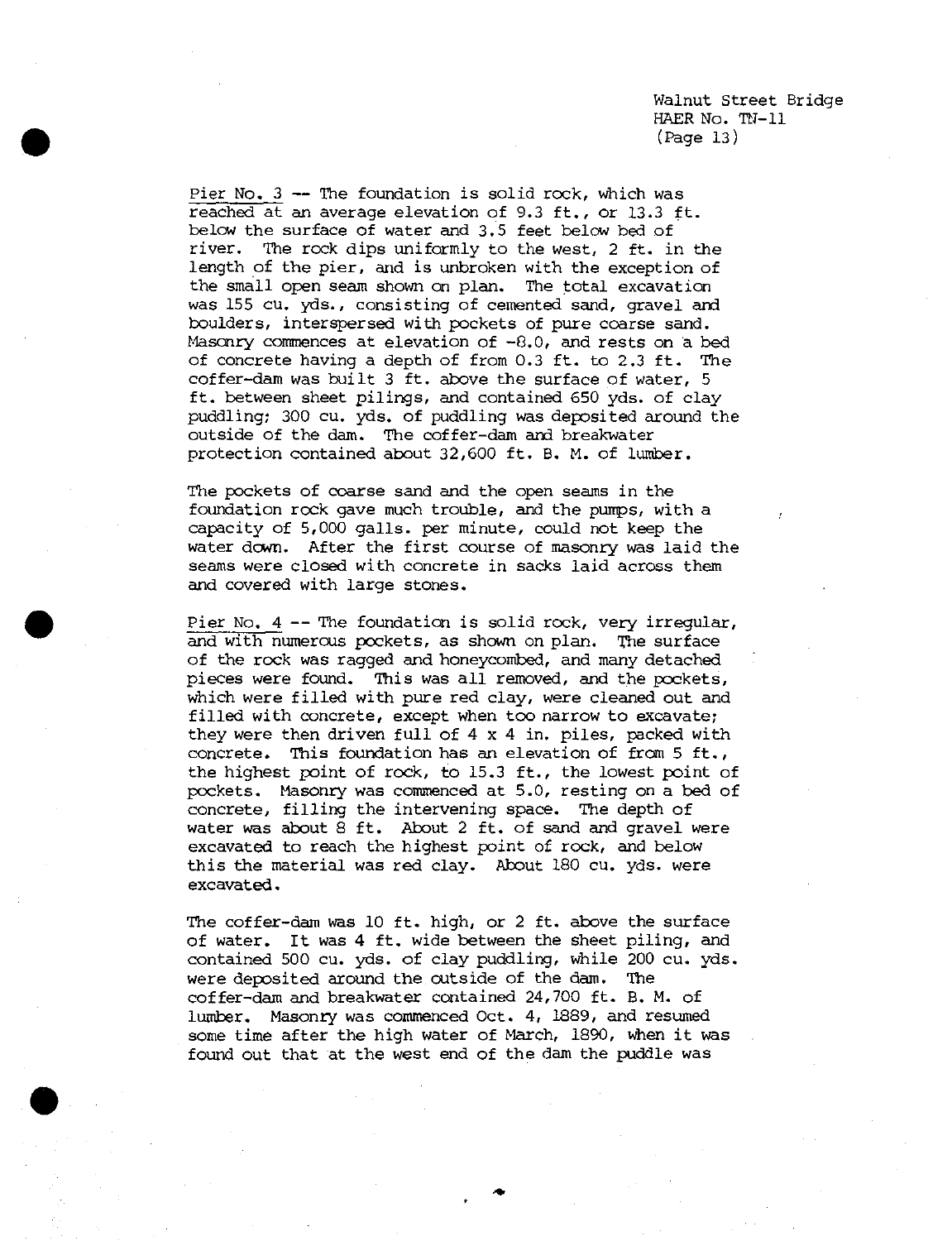Walnut Street Bridge HAER No. TN-11 (Page 14)

washed out and the dam raised 1 ft., causing a break under the puddle. This gave much trouble; but after three weeks' work the cavity under the puddle was filled, the dam was pumped out, and the masonry was completed without further difficulty.

Pier No.  $5$  -- The foundation is solid rock, somewhat irregular and cut up with numerous pockets, as shown on plan. The elevation of bed rock ranged from 3.7 ft., the highest point, to 8.4 ft., the lowest point of pockets. The pockets, which were found filled with red clay, were cleaned out and filled with concrete. Masonry was commenced at 3.7 ft., all space below this elevation being filled with concrete. The depth of water was about 5.6 ft. From 2 ft. to 3.5 ft. of compact sand and gravel, amounting to about 80.0 cu. yds. were excavated. The coffer-dam extended 2 ft. above surface of water, had a clear width of 3 ft. between walls, and contained 150 yds. of clay puddling. The coffer-dam and breakwater contained 11,900 ft. B. M. of lumber. This dam was pumped dry at the second attempt, and remained dry until foundation was finished.

Pier No. <sup>6</sup> — The excavation for this pier was carried to elevation 15.0, or about 17.0 ft. below the natural surface of the ground. The foundation is firm blue clay. The masonry rests on a bed of concrete <sup>3</sup> ft. deep; 490 cu. yds. of earth were excavated.

Pedestals — The excavation for the pedestals supporting the iron viaduct were carried 5.0 ft. below the surface of ground. The foundation is blue clay from pier No. 6 to Meadow St., and red clay from Meadow St. to end of structure; 375.0 cu. yds. of earth were excavated.

North Abutment — Excavation was carried 4.5 ft. below the surface, where the masonry rests on red clay; 40.0 cu. yds. of earth where excavated and the approach required 450 cu. yds. of embankment.

The coffer-dams for piers 2, 3, 4, and 5 were located accurately by aid of the breakwaters, and *no* trouble was experienced in moving them in any direction. After the frame of dam was in place it was weighted with rock, and sheet piling was commenced at the lower end. Puddling was then commenced and continued while sheet piling was being driven.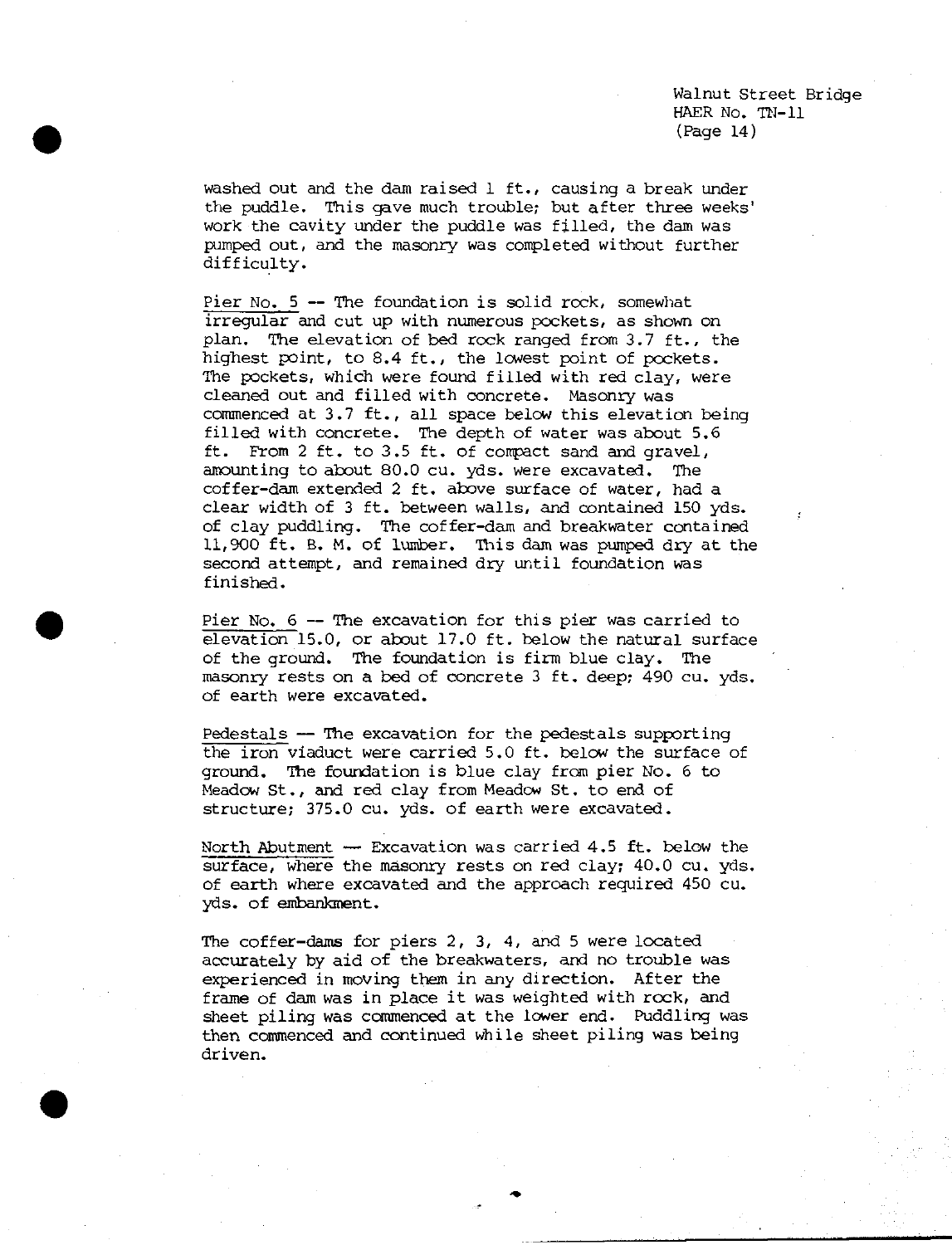Walnut Street Bridge HAER No. TN-11 (Page 15)

The solid rock in the foundations was of the same general character, and dipped toward the south and.l ft. in 100. When the rock was smooth no clay was found, nothing but sand, gravel and boulders, the latter getting larger as they neared the rock; but when the rock was rough and full of pockets the gravel extended only to the level rock, and all below that was pure red clay.

The attempt was. made to dredge the sand and gravel from the coffer-dams with sand pumps. One pump having a capacity of 3,000 galls, per minute and another of 5,000 galls, per minute were tried; they would take out the loose sand and small gravel, but made no impression on the cemented gravel, and this method was abandoned. These pumps were afterwards used to pump out the coffers, but all excavating was done by hand labor.<sup>25</sup>

Erection of the superstructure began on May 29, 1890. The entire length,of the pin-connected Camelback through truss bridge was 2,370 ft. It consisted of an iron viaduct 780 ft. in length forming the approach on the north side and 6 spans crossing the river channel. Three of the spans were 210 ft. between centers of end pins and three spans were 320 ft. The superstructure contained the following quantities of materials, exclusive of spikes and handrailing:

> 3 spans of 320 ft. each, iron and steel.......1,  $102,351$  lbs. Average weight per ft 1,141 3 spans of  $210$  ft. each, iron and steel.........519,660  $\mathbf{u}$ Average weight per ft. ................................872  $\mathbf{u}$ Viaduct,  $780'$ , iron and steel....................309,221 Average weight per ft 396 Total iron and steel 1,961,232 Entire bridge, yellow pine creosoted.......333,222 ft. B. M. "  $not$  ".........126,606  $\mathbf{a}$ white  $oak$ ..................106,660  $\mathbf{n}$  $\mathbf{H}$ Total timber 666,488 " " "

The report on materials for the superstructure noted that the engineer's estimate of iron and steel was a variation from the actual finished weights of about 1,465 lbs., or about one-fourteenth of 1%.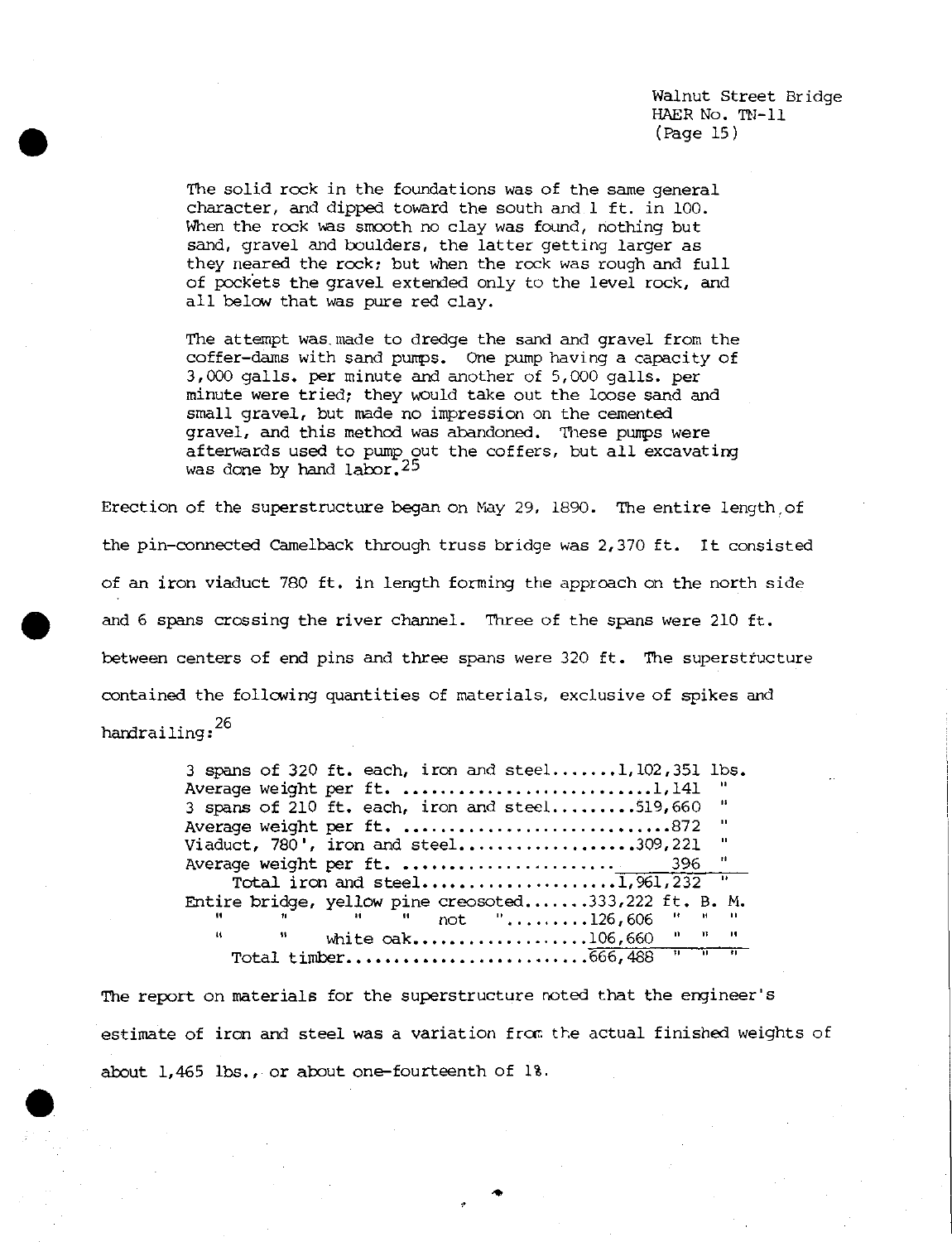Walnut Street Bridge HAER No. TN-11 (Page 16)

The total cost of the bridge that passed through the engineering department was  $$238,561.75$ . Of that amount,  $$96,197.50$  was spent on the substructure; \$130,189.16 on the superstructure; £3,980.75 for inspection; and \$8,194.34 on engineering and incidentals.<sup>27</sup>

Colorful stories have survived from the period when the bridge was under construction. One concerns the birth of Clifford Aull Betts on March 4, 1890. His father, E. E. Betts, was at work on the bridge when the news came that a first child had arrived at his home in St. Elmo. To weigh the new little son, engineer Betts thought to take with him the scales used to weigh the bridge materials. Perhaps inevitably, the son weighed in on the bridge scales also grew up to become a civil engineer.  $^{28}$ 

Perhaps the first traffic violation on the bridge was attempted by E. R. ("Lige") Betterton, who later became commissioner of the department of streets and sewers that was responsible for repairing the bridge in 1938. Mr. Betterton was a ten-year-old boy when the bridge was nearing completion. He rounded up a pony from the farm where his brother lived on the north bank and set off for an early morning ride across the bridge, which was not yet open to the public. It was 5 a.m., but the watchman on the bridge spotted young Betterton and turned him back without ever letting the pony set foot on the structure.<sup>29</sup>

As construction drew to a close there was a major delay caused by the disappearance of a cargo of bridge joists. Two carloads of lumber 16' x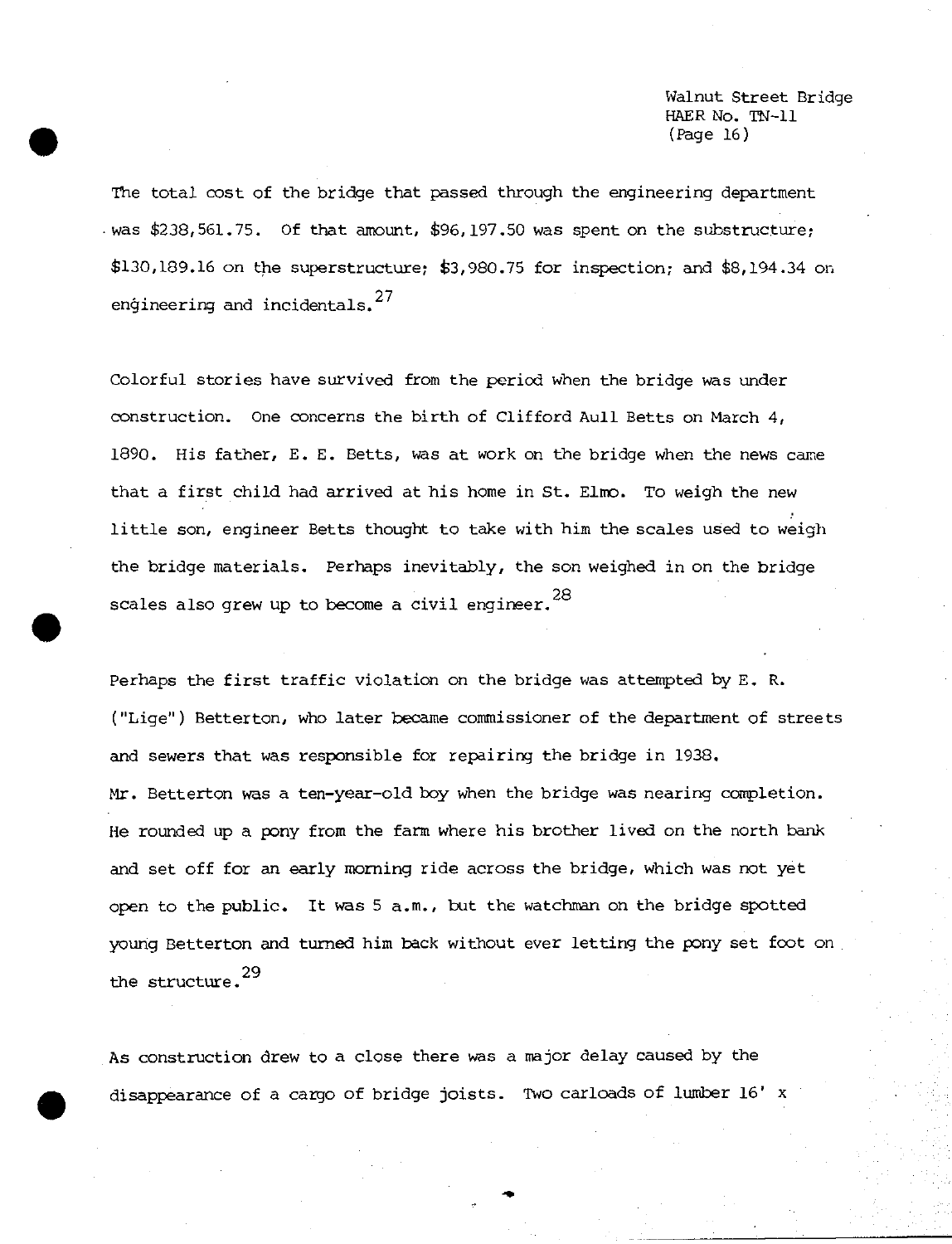Walnut Street Bridge HAER No. TN-11 (Page 17)

 $5'1/2''$  and 22' in length had been shipped from Washington, N. C.., but only one arrived in Chattanooga. On February 10, 1891, two members of the Smith Bridge Company left in search of the missing car, which they found three days later in the Atlanta yards. East Tennessee Railroad officials had refused to receive the car because it was out of repair. Meanwhile, the Times reported, the sidewalk on the east side had been put in temporarily for use by pedestrians as well as several horses that had been led across from Hill City to Chattanooga, "a rather dangerous proceeding." $30$ 

Although it was raining on Monday, February 16, Bridge Foreman L. L. Gross and Chief Carpenter Jimmie Rothermel began with a force of workmen to complete the six panels in the driveway of the bridge. Chairman Gahagan was on hand when the first of the missing joists arrived at 8 a.m. The last load arrived at 11 a. m. and by <sup>5</sup> p. m. they were all in place and the first course of flooring had been laid.

Carpenter Rothermel told the Times reporter who had come to watch the work with other interested spectators that he had been away from home nearly a year and was anxious to get back to Pennsylvania. When questioned about the lumber he was using, Rothermel replied, "No! We do not use creosoted timber up North. This is the first that I have ever handled. Yellow pine and live oak is what we use; but this creosoted timber will outlast the other five times. We expect to get through tommorrow (Tuesday) night and I intend to leave for home Friday."<sup>31</sup>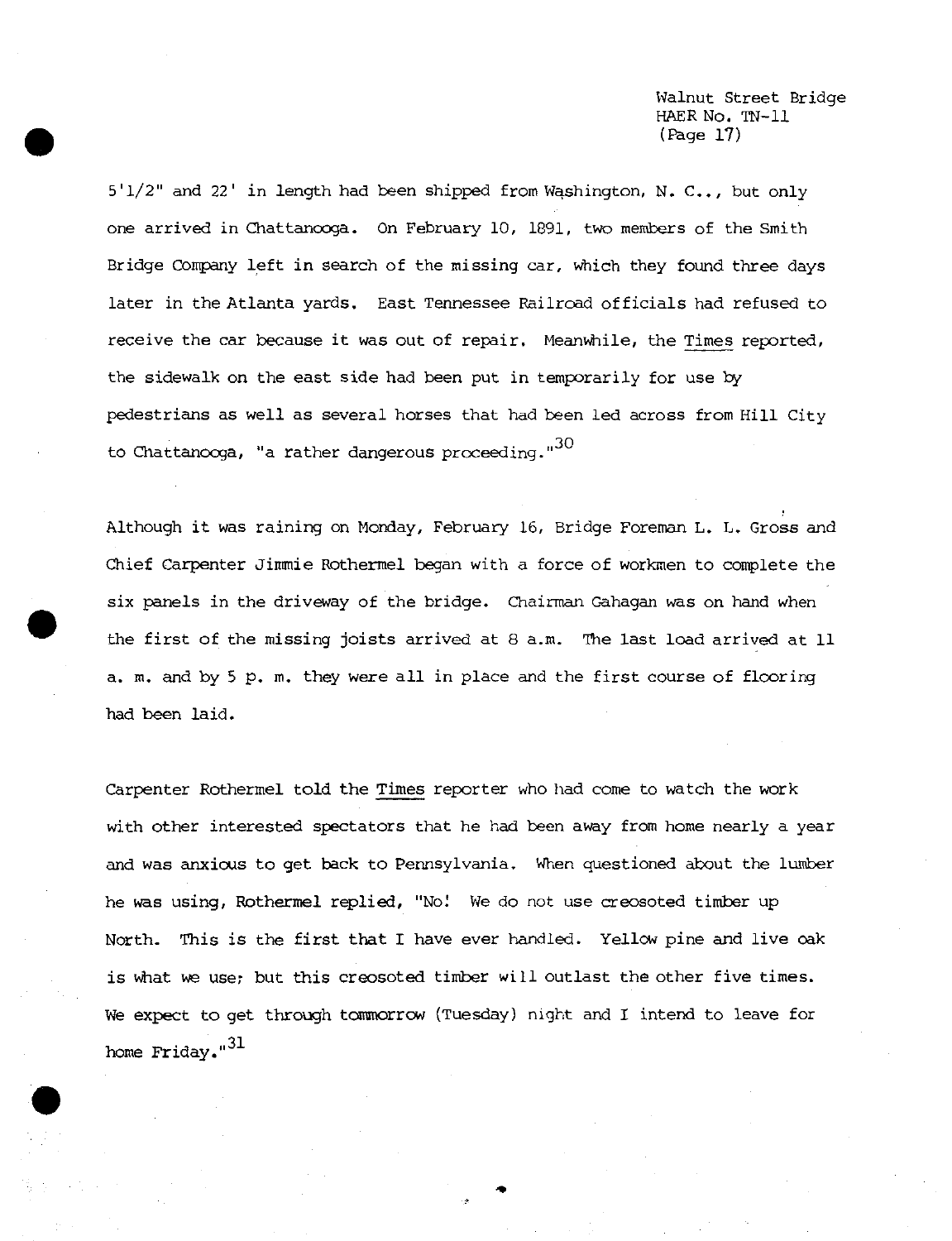Walnut Street Bridge HAER No. TN-11 (Page 18)

While the carpenters worked on the bridge floor, crews of the Chattanooga & Northside Street Railway Company were busy filling in the north approach with stone and gravel. The brick for the paving on Walnut Street had been delivered and the pavers were scheduled to begin operations. Electric light wires had been strung over the tops of the spans and along the sides of the viaduct. The pulleys and wrought iron posts for the lights were in place. The handrail manufactured by the Manly Manufacturing Company of Dalton, Georgia, was up and receiving its last coat of paint.  $32$ 

At 4 p. m. on Tuesday, February 17, the first car of the Chattanooga & Northside Street Railway Company crossed the bridge, company president Sam R. Read having obtained special permission from the bridge commission. The car was drawn by mules, as the County Court had initially prohibited the use of electricity as a motive power on the bridge. The streetcar company had contracted for complete electrical equipment, however, and plans had been made to locate the power house in Hill City about three blocks from the north approach to the bridge. The carshed had been completed but was not yet in use because the turnouts were not in place.  $33$ 

Wednesday, February 18, 1891, was "a soft balmy day" with a "clear, bright sky." As early as 1:30 p. m. a crowd estimated at 4,000 to 6,000 began gathering at the new bridge for the dedication ceremonies- At 1:45 p. m. five little girls — May Gahagan, Martha Merriam, Mabel Stivers, Tennie Kendrick, and Florence Whiteside — took turns driving the last spike in the last  $_{\rm plank.}$ <sup>34</sup>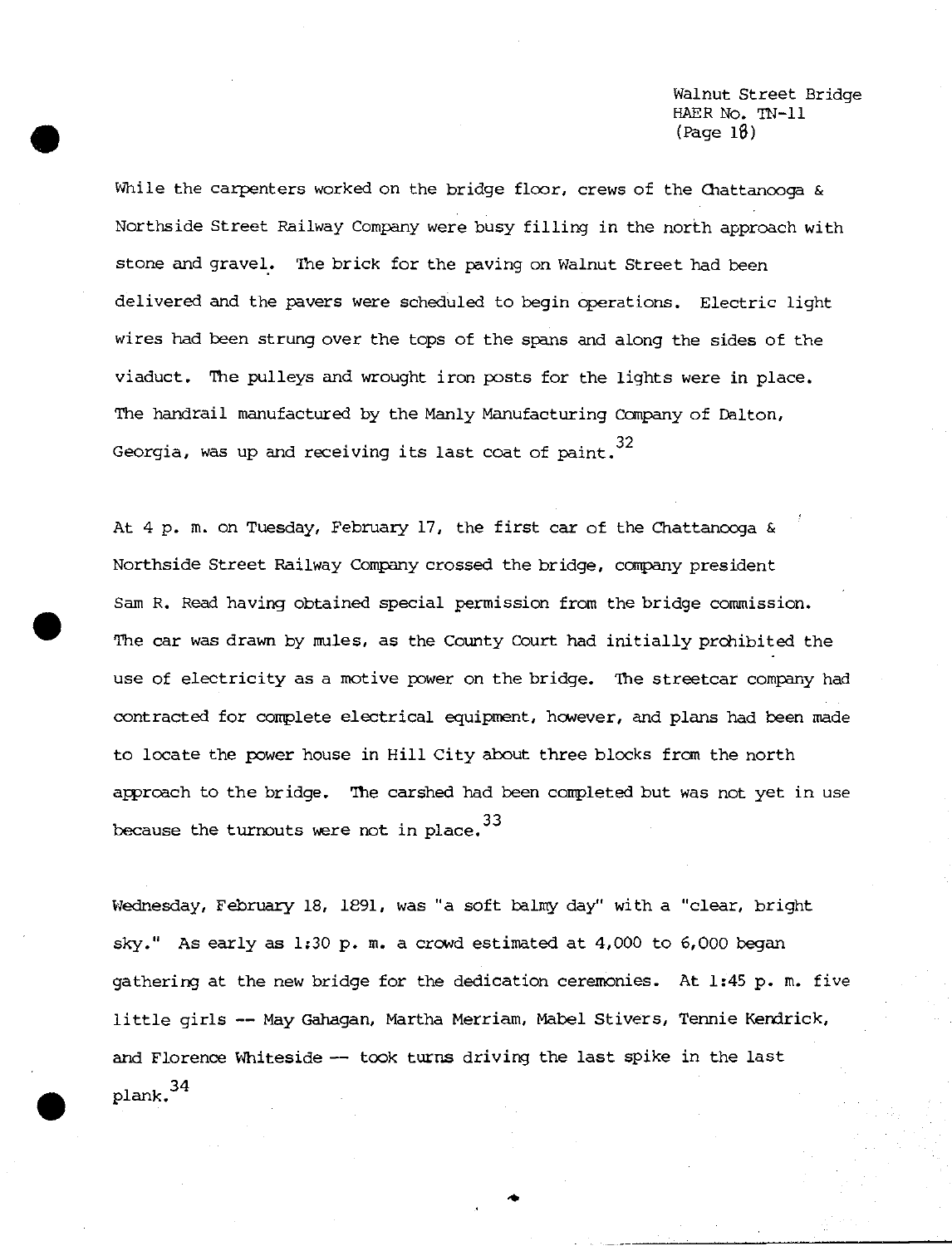Walnut Street Bride HAER No. TN-11  $(Page 19)$ 

The Times did not record the presence of one little boy Jesse Gahagan, who later claimed to have also taken part in the driving of the spike. In 1938, Mr. Gahagan reminisced, " 'The little girls all did fine driving their nails. But I had chosen a large hammer and bent every nail <sup>I</sup> tried to drive, much to my chagrin, as the little girls, amused, stood by sniggering. A carpenter came to my rescue by giving me a small hammer. With this <sup>I</sup> was able to drive my nails in the bridge and save my reputation as a hammer wielder.'"<sup>35</sup>

The bridge was packed with people halfway across, and the crowd extended as far down Walnut as 6th Street. Women gasped as two or three small boys climbed atop the first span. The windows and verandas of neighboring houses were filled with spectators. Then master of ceremonies H. C. Beck, riding on a handsome bay horse, led a march of dignitaries from the Chamber of Commerce office down Market Street to 4th and down Walnut Street to the bridge.

Beck was followed by the 16-piece Hughes Military Band. The band had chosen a "gloomy funeral sort of composition," the Times noted with a hint of disapproval, but added that it was played very well. Next came Lt. Hankins and the police force, followed by 50 militia led by Col. Percy J. Fyffe. They in turn were followed by the County Council, City Council, Board of Public Works, Chamber of Commerce, Board of Trade, and various citizens.

Ceremonies at the bridge were opened with a prayer by Dr. Jonathan W. Bachman, pastor of the First Presbyterian Church. Included in Dr. Bachman's prayer was the supplication, "May this bridge be a means of blessing and help to us and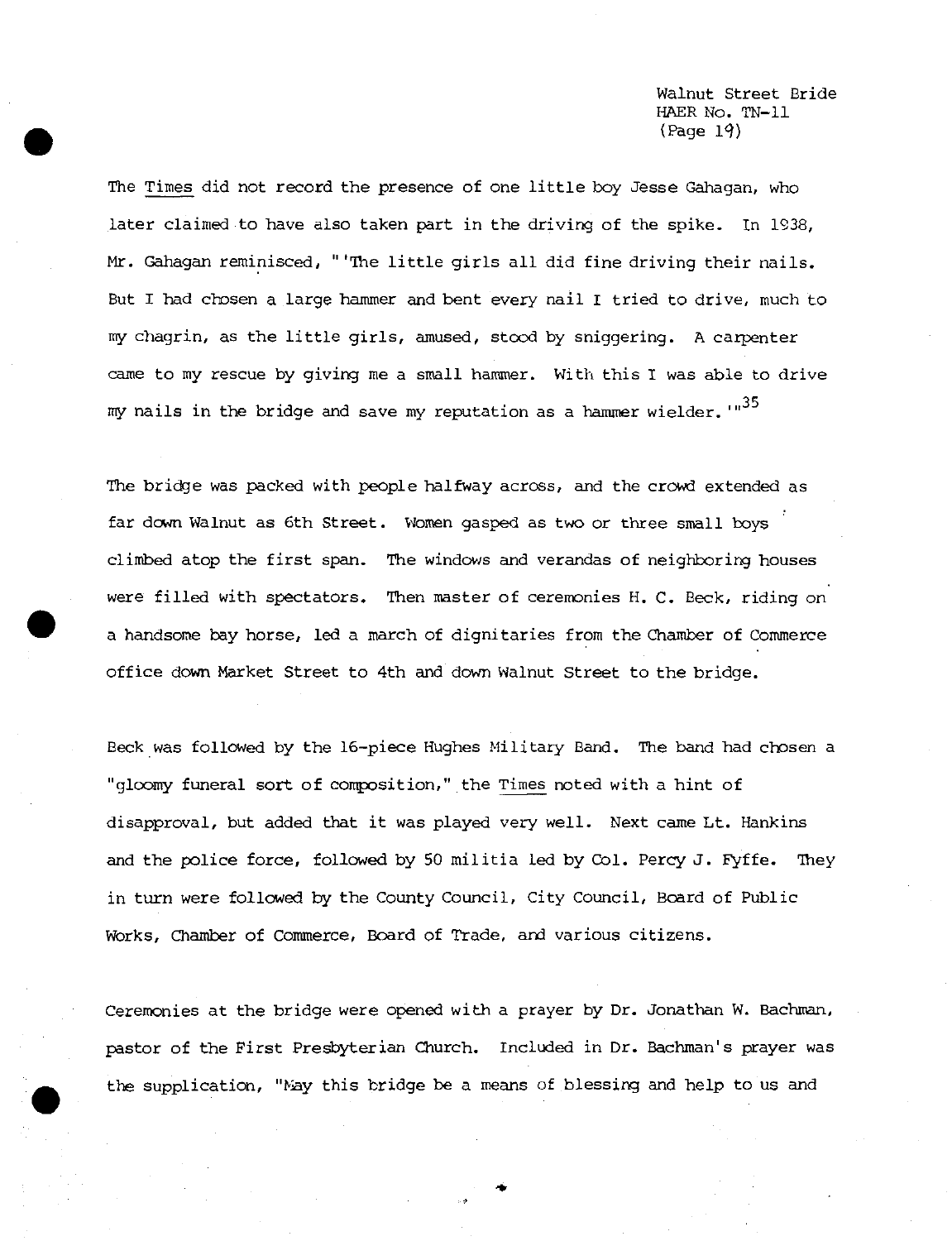Walnut Street Bridge HAER No. TN-11  $(Page 20)$ 

all our neighbors." Mayor I. B. Merriam followed with a speech enumerating the benefits the bridge would bring to Chattanooga. It would encourage the large wagon trade lying to the North and cause Hill City to be built up, the Mayor said, as well as improve access to timber, coal, farm products, and building sites.

Squire H. J. Springfield's remarks on behalf of Hill City were followed by a brief statement by County Judge Hugh Whiteside. United States Judge D. M. Key made a more lengthy speech, recollecting that when he had come to Chattanooga 38 years earlier "the little boats used as ferries wouldn't cross when the shade of evening came." Of A. J. Gahagan, who had guided the bridge project through to completion, Judge Key said, "He is a small man, but he has a large heart and a wonderful brain." In conclusion he observed, "This great river is 1/200 miles long and passes through scores of counties, yet the Court of Hamilton County is the only one in the entire State that has yet built a bridge across it." {Note: This statement, if accurate, indicates that the Walnut Street Bridge was the first civilian highway bridge built over the Tennessee River).

Commissioner Gahagan was next to address the crowd. "We have labored patiently and faithfully to meet the demands you have made on us, and now that the work is practically done, if our stewardships meet with your approbation, we will feel grateful for the privilege of having served you in this work," he said. "Mr. L. L. Gross and his chief workman, Jimmie Rothermel, under whose watchful care the superstructure has gone up, have shown their ability as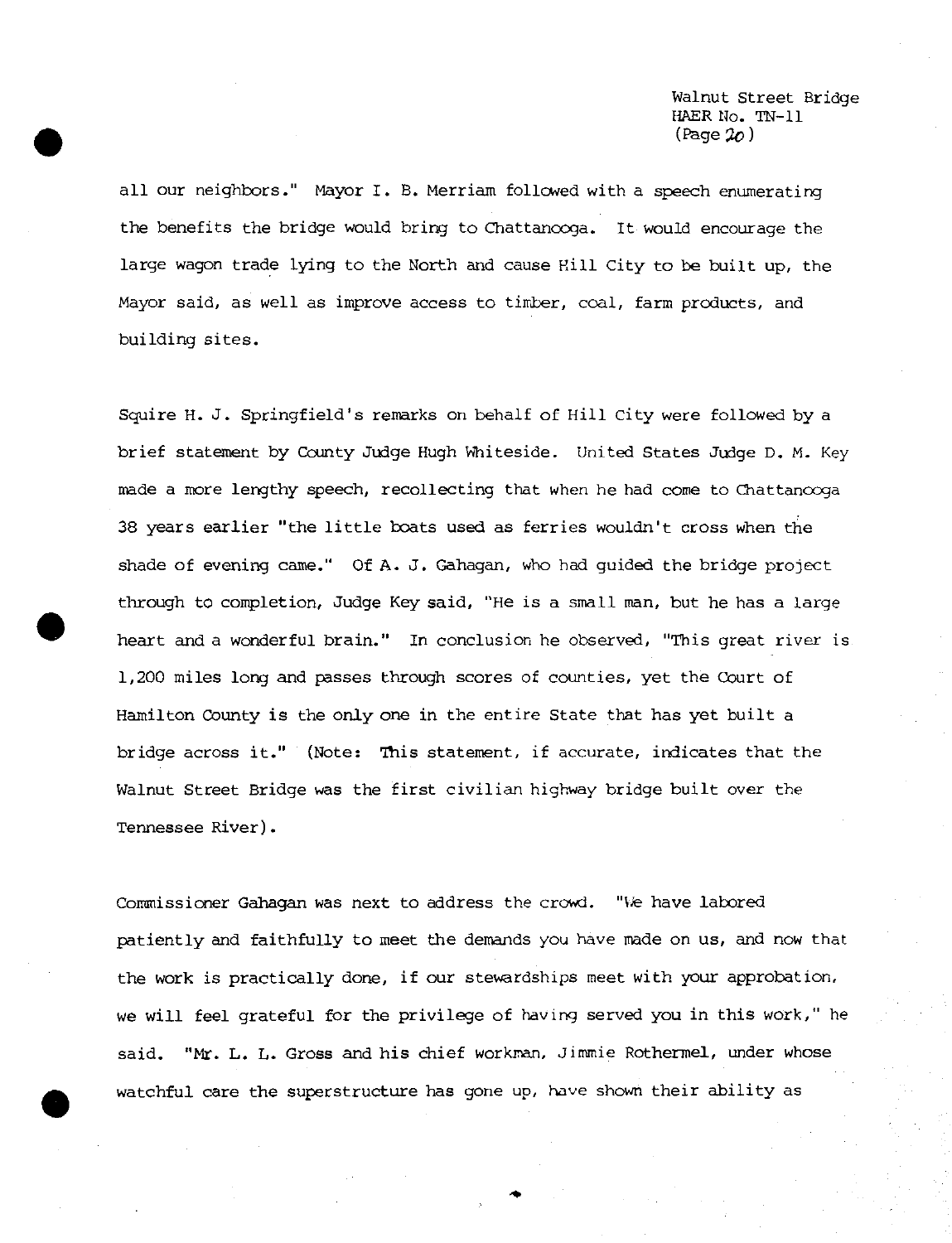Walnut Street Brige HAER No. TN-11 (Page *ZI)*

workmen, and by their many acts of courtesy to the public have won the respect of everyone who has had to cross the bridge before it was completed."

The work had been promptly paid for as it progressed, said Gahagan, who reported that Neely Smith & Company had been paid in full \$96,197.50; \$121,229.44 had been paid on the iron work, with a balance due of \$1,131.71; and McCauley & Morse had been paid \$7,149.44 on the streetcar track with a balance due of \$678.56. He turned the bridge over to the people of Hamilton County, saying, "It has been pronounced by high authority as the best free bridge south of the Ohio River. It is an evidence of your progressive spirit. You have a right to feel proud of it, and you can receive it with the assurance that unless it is destroyed by unforeseen forces, it will stand the test of ordinary use for years to come."

Col. Tomlinson Fort, President of the Chamber of Commerce, made a speech in acceptance of the bridge and was presented with a basket of violets by Misses May Gahagan and Tennie Kendrick. Mrs. J. A. Fairleigh raised the American flag over the bridge and the crowd gave three cheers. After the militia had fired a volley and the band had played "Land of the Free," the citizens of Chattanooga and Hill City walked together over the bridge to the north  $bank.$ <sup>36</sup>

The next day the Times reported that all of Hill City, North Chattanooga, and Northside were crossing and recrossing the new bridge. Although the brick paving was completed, tarring remained to be done, and cars did not run until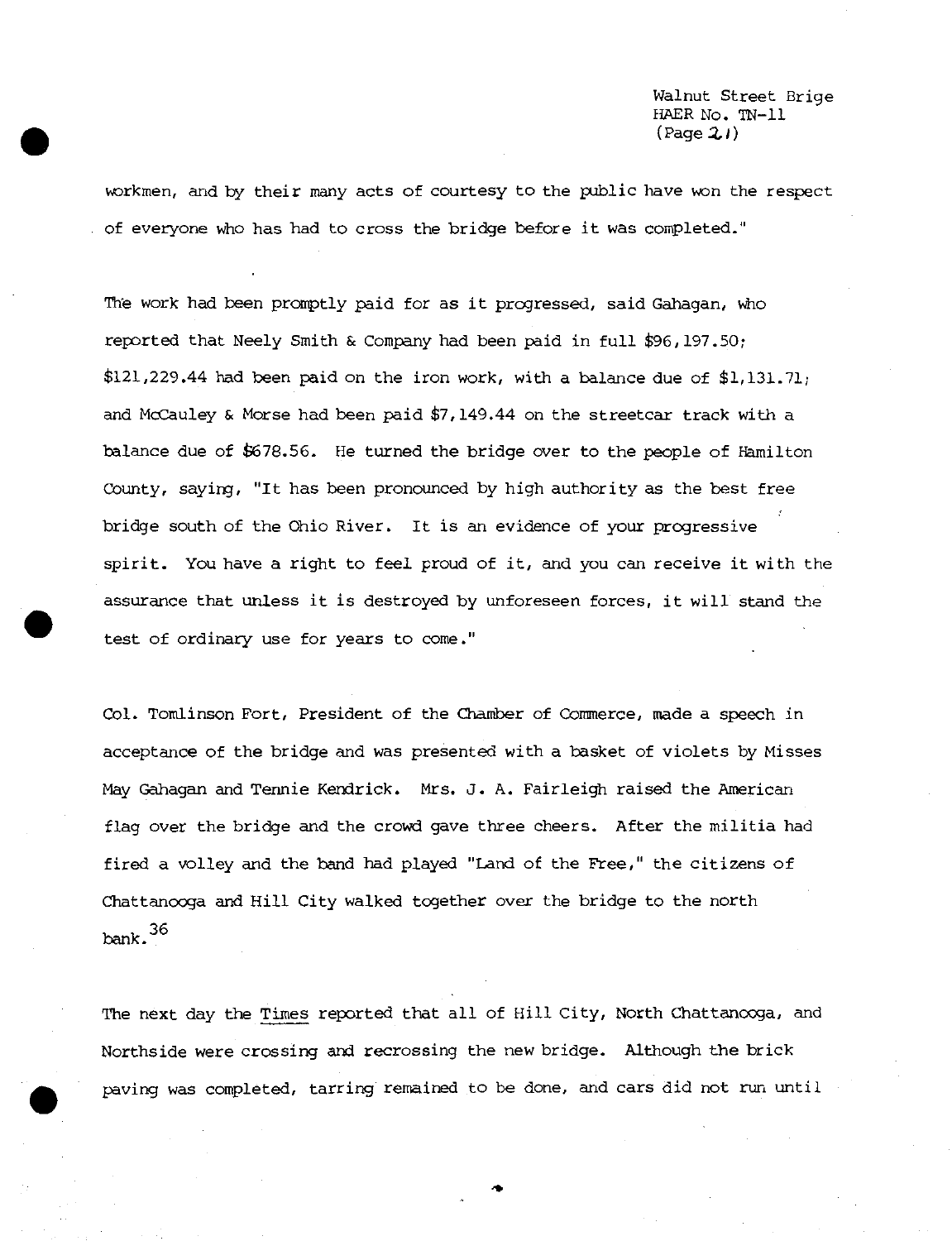Walnut Street Bridge HAER No. TN-11 (Page 24)

evening. Two cars from the corner of 9th and Broad would run across the bridge to the junction of N. Market Street and Dallas Road, and then connect with a single car running to the terminus at the top of Stringer's Ridge.

Workmen were still lining up the railing and connecting tension bars, but the electric lights were in position. "The bridge has a beautiful appearance at night," the article continued, "and the river in its vicinity will no doubt be a favorite place for boating parties in the warm weather. The bridge is used by many as a promenade at the present time, and indications are that it will be one of the popular places for those sentimentally inclined." Engineer Betts had completed arrangements for placing the 6 red and 4 green signal lights on the piers and channel spans; these would be placed in charge of bridge watchman Thompson.<sup>37</sup>

Scon after its completion a cast iron sign was erected above the bridge naming the Smith Bridge Company, Toledo, Ohio, as Contractor for Superstructure; Neely Smith & Co. of Chattanooga as Contractor for Superstructure; and Commissioners A. J. Gahagan, Chairman, F. B. Thompson, W. H. Converse, and R. B. Thomas. Engineers named were Edwin Thacher, Chief; J. A. Fairleigh, Resident, and E. E. Betts, Assistant. The sign said the bridge was erected in 1890. {Note: A photograph of the sign appeared in the Times on November 9, 1960, with the information that it had been cleaned and was ready to be relocated on the bridge).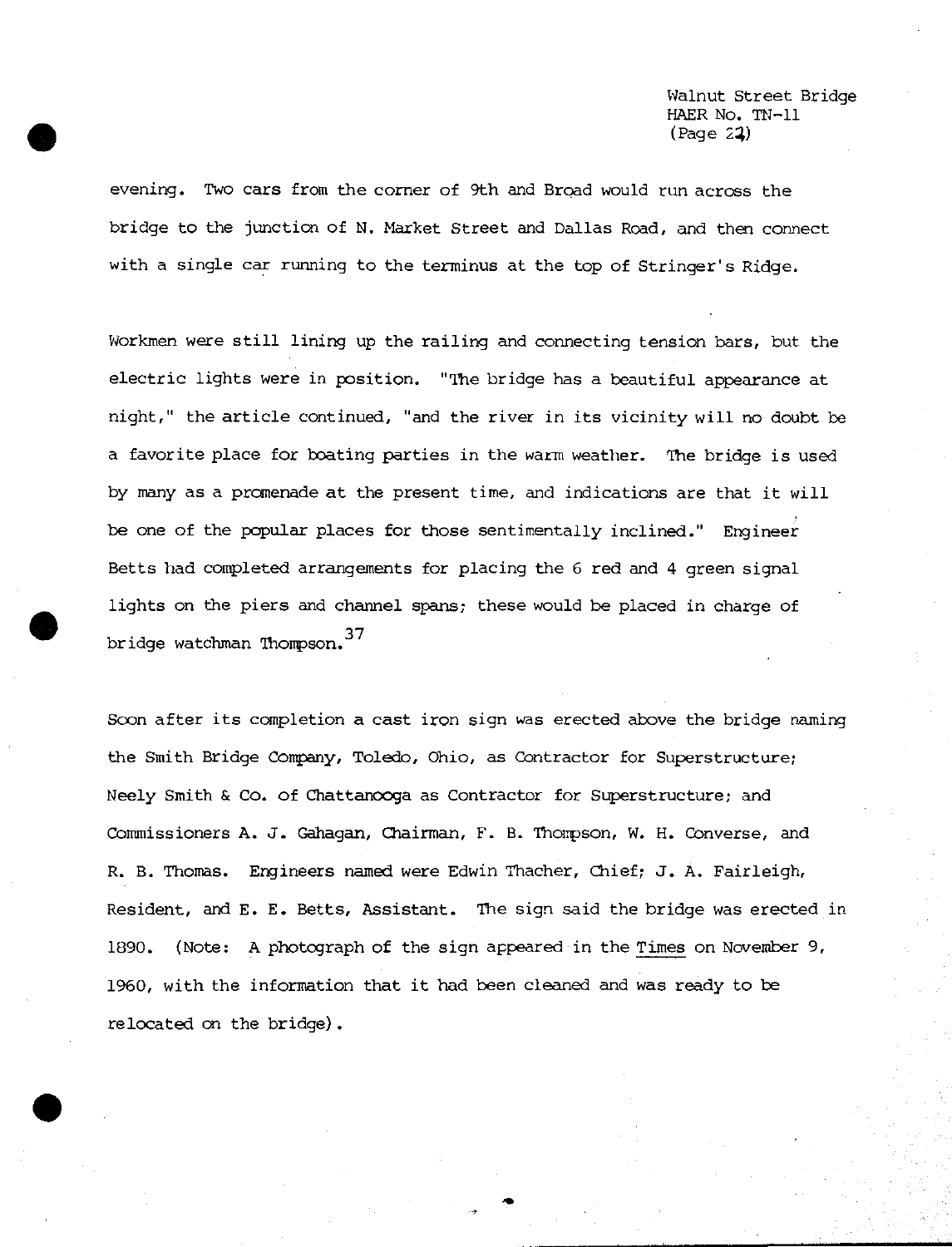Walnut Street Bridge HAER No. TN-11 (Page 23)

Before long the old mule cars were taken off the Walnut Street Bridge and electric cars were substituted. At first the County Court required that the electric streetcars be preceded by a horse or mule whose driver would stand on the platform with the motorman. It was specified by the court that all horse-drawn vehicles would have the right-of-way. After this arrangement had continued for about 90 days, the Court acceded to the suggestion of A. J. Gahagan and Squire Thompson that the local animals had become used to the streetcars and the mules could be removed. $^{38}$ 

An article appearing in the Times shortly before the dedication of the bridge noted that the population of the suburb on the north bank of the river had grown in the last 5 years from a dozen houses to a population of 1,500. The article predicted that the population north of the river would reach 20,000 by the end of the decade and suggested that another bridge or two would soon be required.

The streetcar company participated in imaginative efforts to attract passengers north of the river. A pavilion was built in 1892 or 1893 at Valombrosa on the crest of Stringer's Ridge where the red carline ended, just above the tunnel. It was a favorite gathering place for dancing until a rough element took over and a killing took place. Amateur theatricals were held at a playhouse built at the end of the yellow car line in Hill City. Balloonist John Thompson drew crowds on Sunday afternoons to the field on the north bank where the Chattanooga Country Club golf course is now located. In the late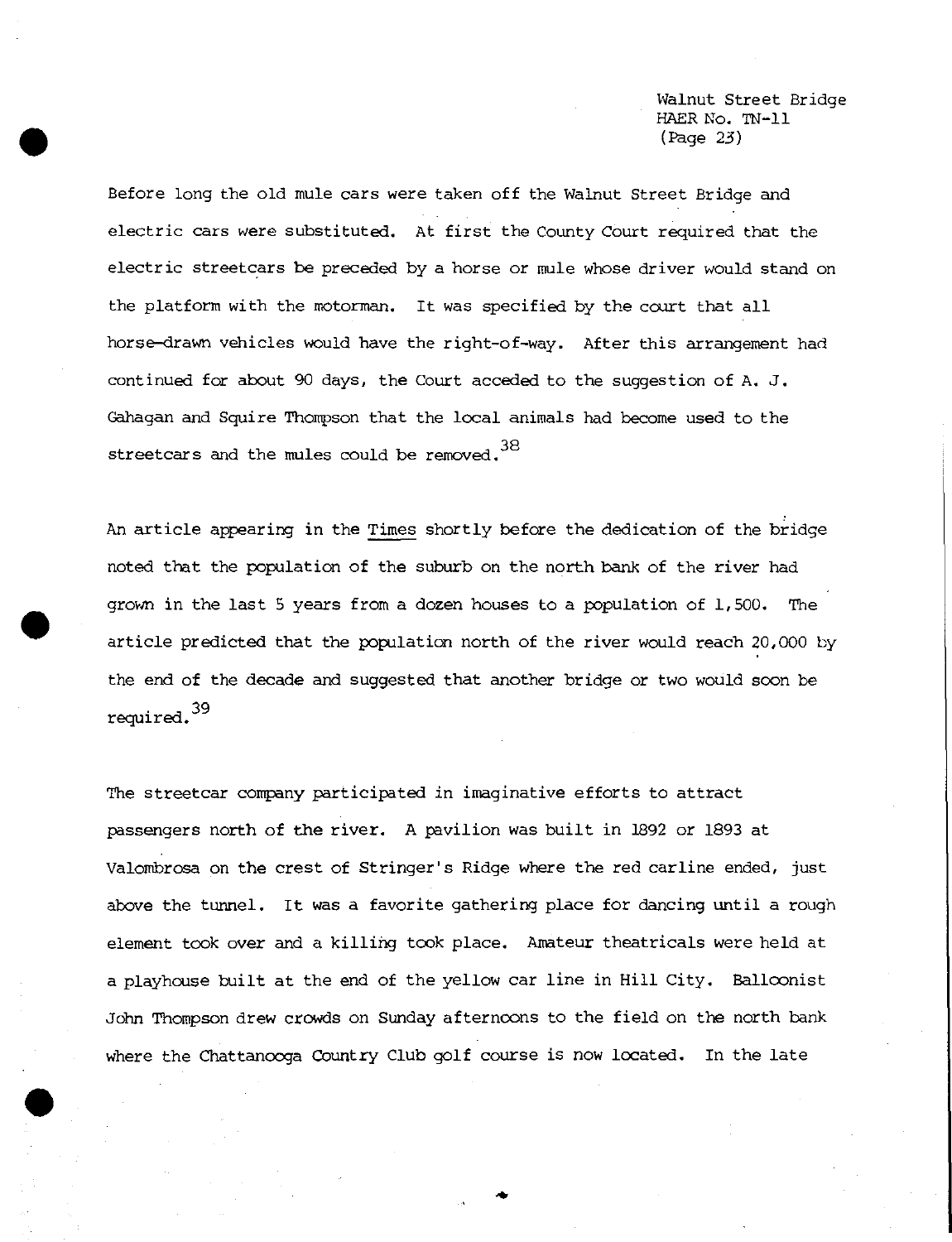Walnut Street Bridge HAER No. TN-11 (Page 24)

1890's the streetcar also carried students across the bridge to Normal College, where Normal Park Elementary School is now located.<sup>40</sup>

In the spring of 1894, New England naturalist and writer Bradford Torrey took the electric streetcar across the Walnut Street Bridge to the new development named "Riverview." He reported that "the country was a suburb in its first estate: that is to say, a land company had laid out miles of streets, but as yet there were no houses, and the woods remained unharmed." $41$ 

A day or so later he set out to spend a week on Walden's Ridge and rode across the bridge in a hack driven by Tom Conner. "As we drove upon the bridge, where straight before his eyes was a sign forbidding anyone to drive or ride over the bridge at a pace faster than a walk, under a penalty of five dollars for each offense, he whipped up his horse and his mule ..., and they struck into a trot," Torrey wrote. "Halfway across we met another wagon, and its driver too had let his horses out." $^{42}\,$  The purpose of this sign, which remained in place for many years, was to prevent the amplification of a resonant frequency set up by the rhythmic motion of trotting animals.

"County Bridge Nearly Destroyed By Fire," the Times reported in a special edition on Thursday, September 23, 1897. $^{43}$  The fire was discovered by Robert Jones from his residence on the Chattanooga side about 1:30 p.m. Jones notified watchman Brown and the two started for the bridge with a pail of water. Then Dr. Y. L. Abernathy came across the bridge from Hill City and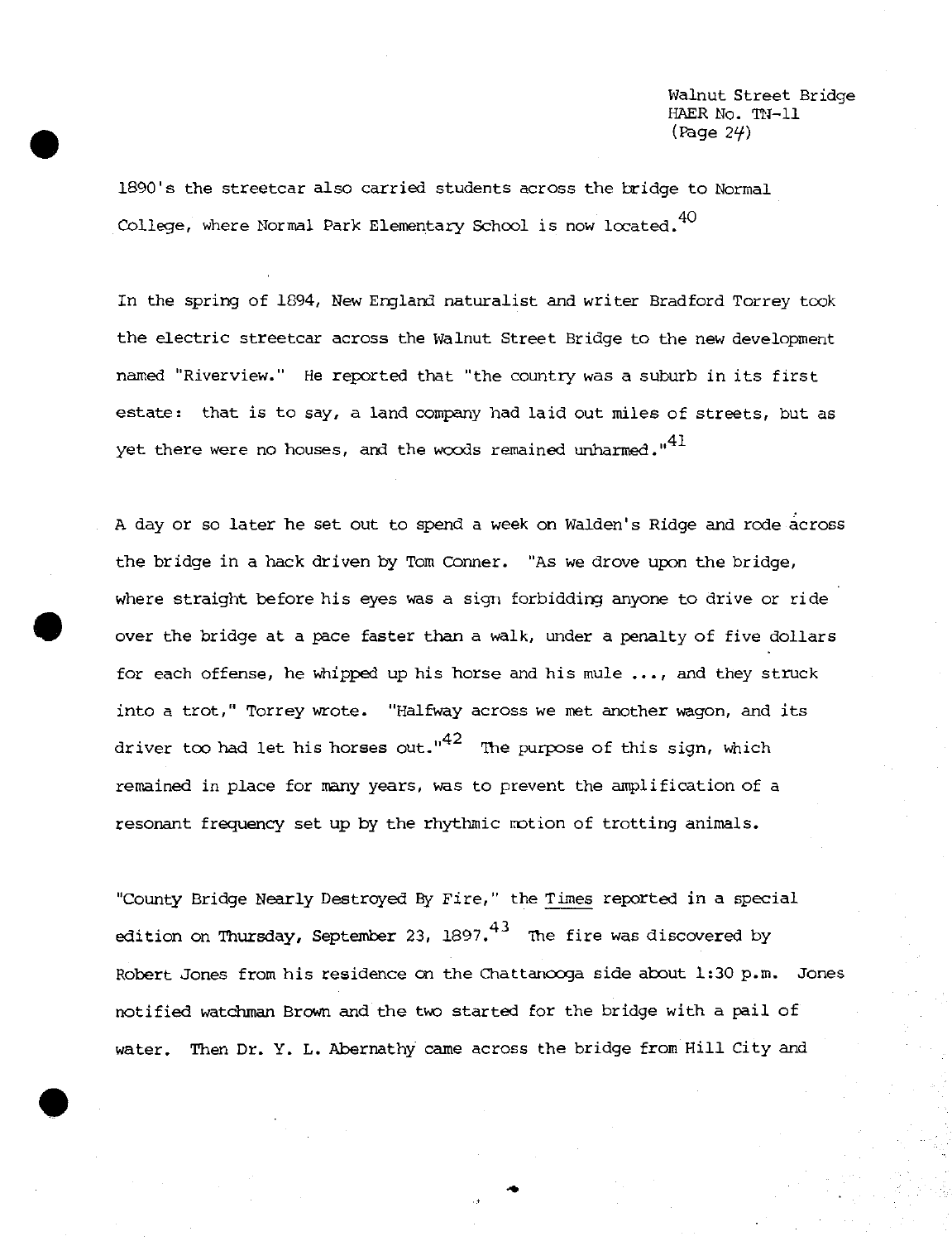Walnut Street Bridge HAER No. TN-11 (Rage 25)

told them a pail of water would do no good, advising them to call the fire department. A man was promptly dispatched to call the chemical engine company.

Smoke poured from between the planks of the first span on the north side and a strong wind from the north fanned the blaze. By the time the firemen arrived, the entire second span was a seething mass of flames. Chief Mulligan directed the laying of two lines of hose on the bridge. The wind shifted to a northeasterly direction driving smoke into the face of the fire "laddies" and driving the fire toward the Chattanooga end of the bridge. The firemen fought on as citizens congregated on the banks and in small craft on the river to watch the spectacular scene.

A telephone message was sent to Hill City asking citizens there to tear up a portion of the north approach to stop the fire in that direction. Joe A. Kerr and a few other gentlemen who happened to be on the north side organized a bucket bridgade and carried water from the river. Another group of men, hampered by a lack of proper tools, began tearing up the floor of the bridge. They retreated to the first pier on the north side and removed 10 feet of floor, which checked the fire.

It was 4 p.m. before the fire was under control. The "laddies" remained on the bridge until 6 p.m., pouring water on the smouldering ruins. A span and <sup>a</sup> half of the bridge floor was almost totally destroyed, the iron handrails on both sides were twisted out of shape, and the streetcar tracks were badly

**•**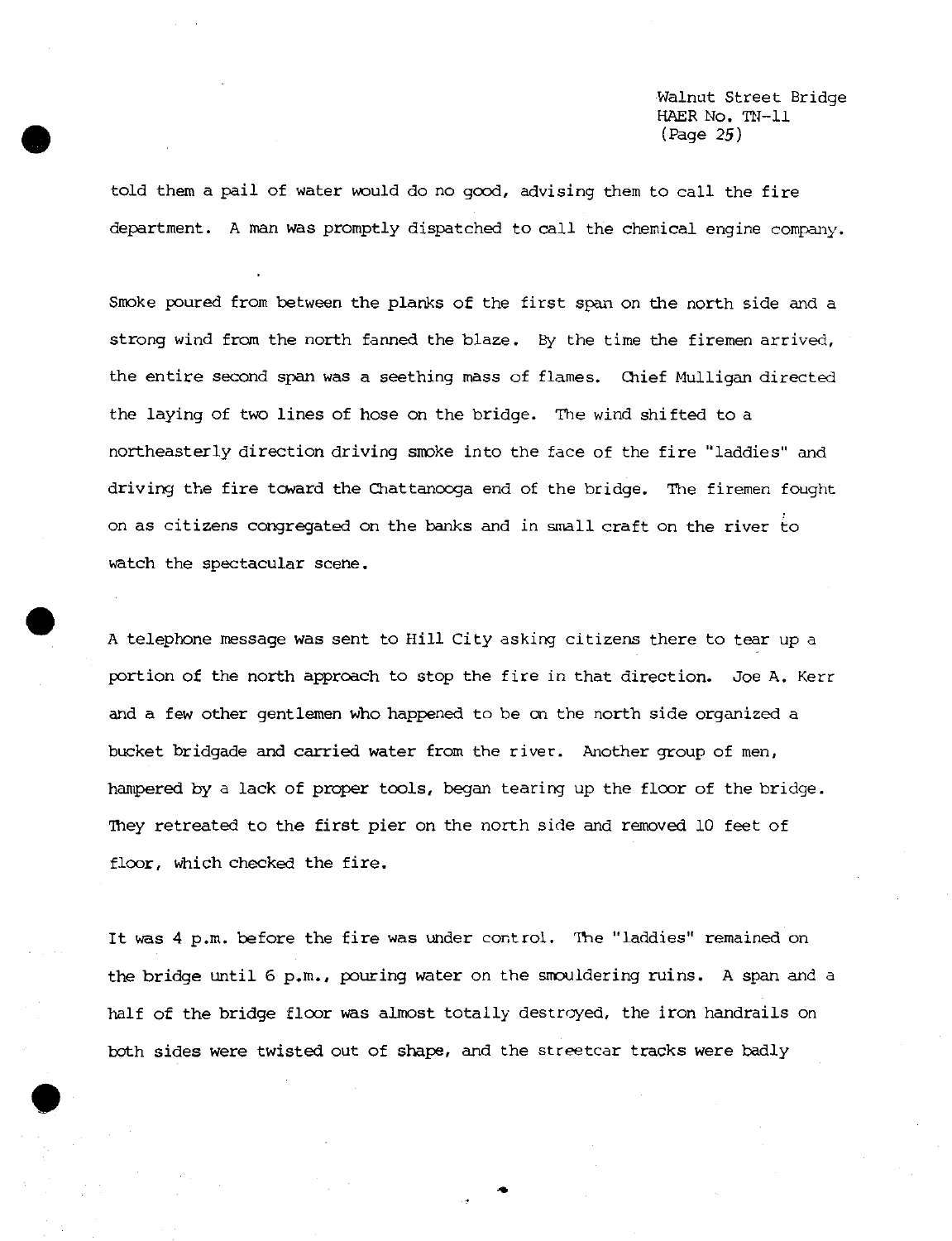Walnut Street Bridge HAER No. *TN-11* (Page 26)

warped. E. E. Betts said there was no damage to the heavy iron work, however, . and W. A. Slayton, foreman of the crew which had built the piers, found only one upper stone cracked from the heat. The bridge watchman suggested that the fire had been caused by a spark from the bond wire (i.e. A small copper wire 1/4" in diameter soldered onto the ends of the rails and used to carry current from one rail to another) of the electric streetcar system. He said he had successfully put out other small fires near the track with a pail of water.

Judge Seth Walker said the county had taken no insurance on the bridge and added that he "never dreamed of the bridge burning." The losses in this case amounted to around \$4,000. The double floors were highly flammable, constructed of seasoned oak and pine saturated with coal tar and resin. There would be many other fires over the years, usually attributed to lighted cigarettes carelessly thrown on the wooden sidewalks; the most recent occurred on October 30, 1952.<sup>44</sup>

Other disasters occurring on the bridge included occasional suicides and at least one hanging, which took place around 1910. The victim was a young black man named Ed Johnson who was accused of raping a white girl. Some residents of Chattanooga's black community still associate the bridge with this incident, which they remember as a grave miscarriage of justice in that the girl never directly accused Johnson as her attacker. Nonetheless, Johnson was taken out of the jail during the early hours of the morning by a group of citizens and was hung from the bridge. The hanging is documented in newspaper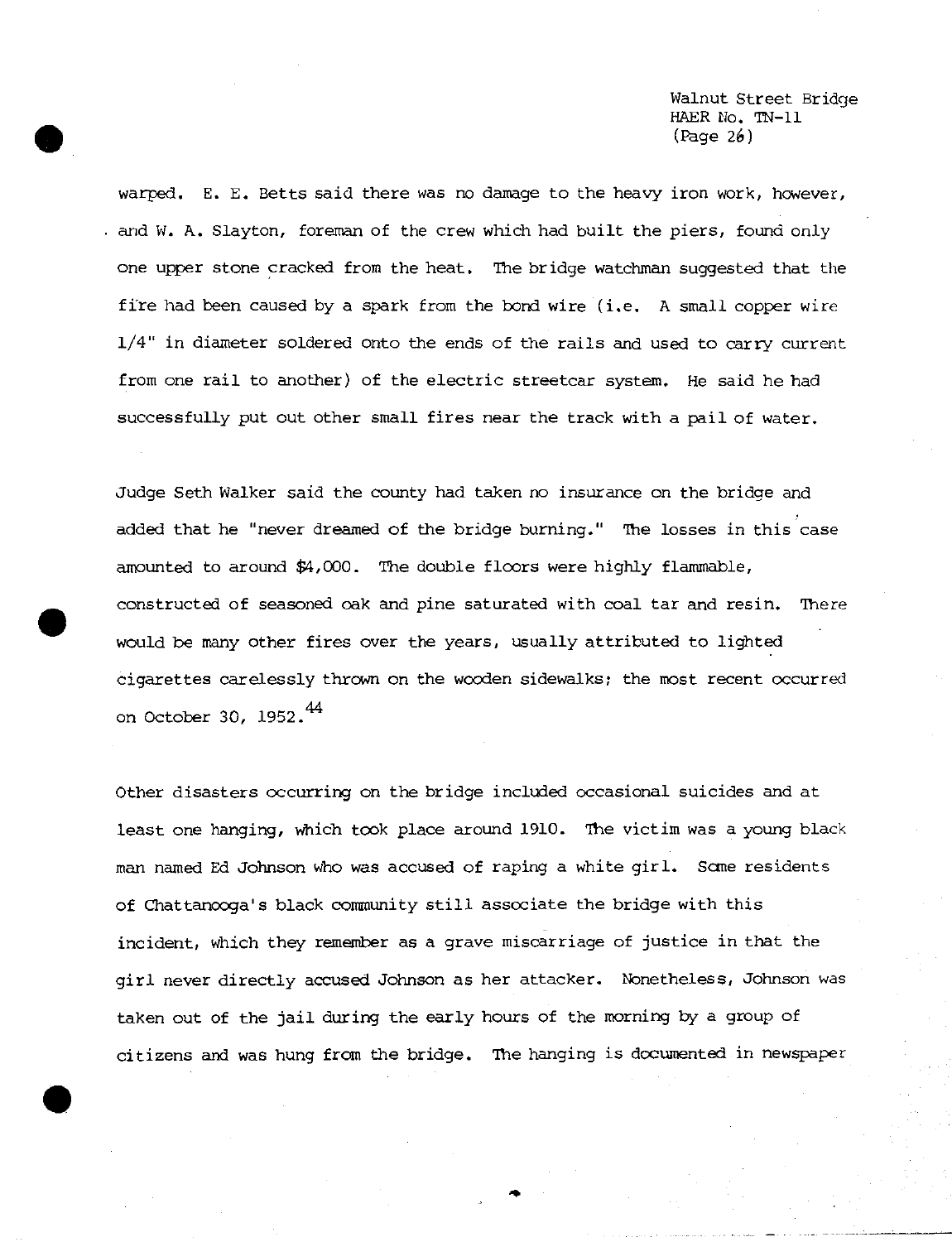Walnut Street Bridge HAER No. TN-11 (Page 27)

accounts of the history of the bridge only by occasional references to one or more hangings which took place there. This account is from local historian Rosa McGhee, who learned of the incident from her father and from a local schoolteacher who knew the family of Ed Johnson.

The first significant study of the condition of the bridge was made in 1911 by Major William Dunbar Jenkins, a civil and consulting engineer employed by the finance committee of the County Court. Jenkins recommended an expenditure of \$250,000 to restore the structure which he said had "pratically served its purpose." He also recommended that the bridge be widened and floored with concrete.

In his report Jenkins stated that the metal in the bridge was "in comparatively good condition" but said the wooden stringers carrying the floor and the floor itself needed to be replaced. He found the stone piers and abutments "of excellent workmanship" and "as good today as the day they were built." He suggested that the sudden rush of humanity and automobiles onto the bridge the night of the Lcomis & Hart fire had greatly increased the live load and perhaps weakened the structure.

The Times was skeptical, noting that only a short time ago another eminent engineer had said, with the tightening of a few rods to stop the vibration, he would not hesitate to run the four tracks of the Pennsylvania Railroad over the county bridge.<sup>45</sup>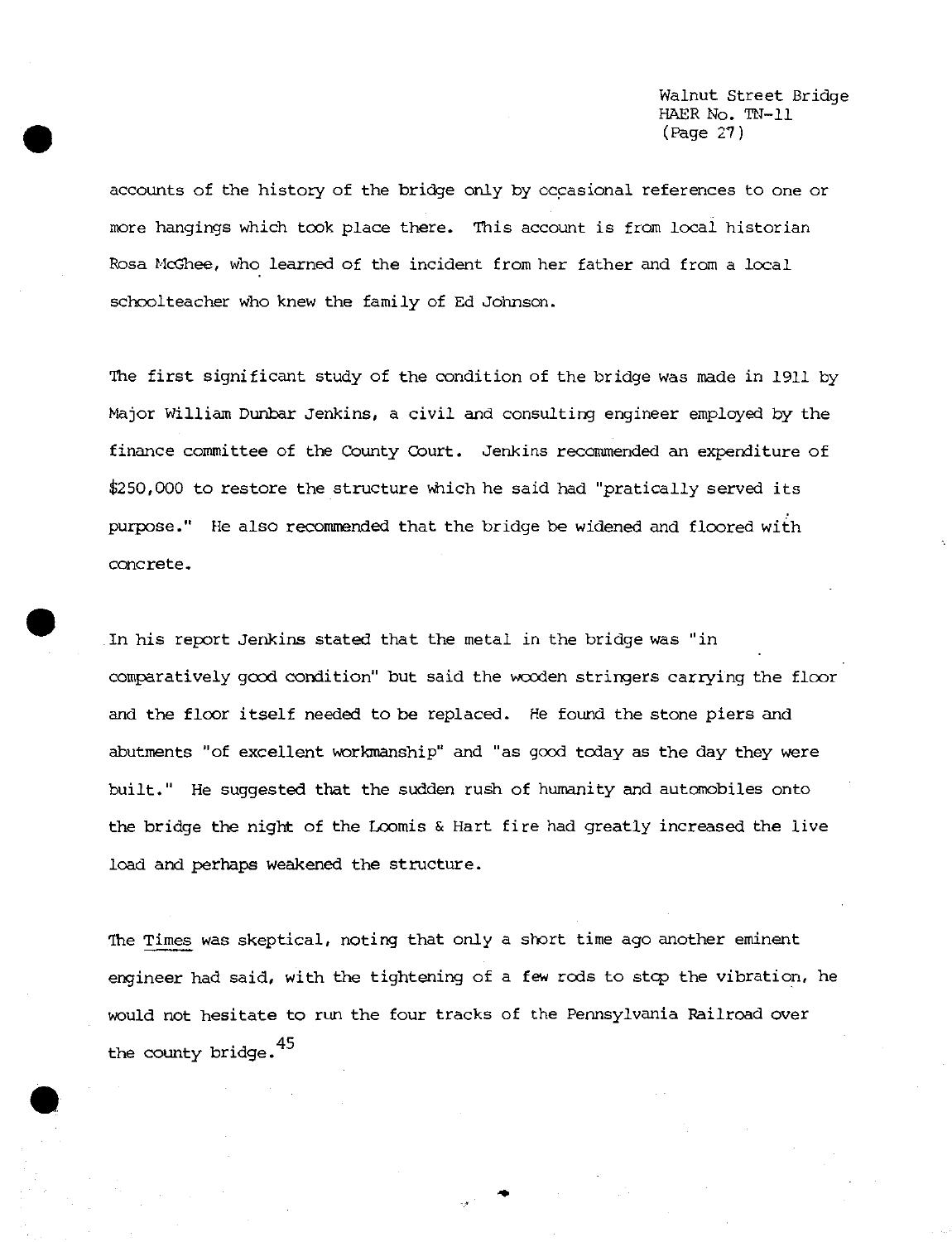Walnut Street Bridge HAER No. TN-11 (Rage 20)

Nothing was done about the deteriorating condition of the bridge deck until March 11, 1914, when the announcement was made that the Walnut Street Bridge would be rebuilt, with 500 tons of steel girders replacing the wooden stringers. Girders 28" wide would be placed under the 4 car tracks and 15" wide girders would be placed on 28" centers to support the bridge floor. Creosoted timbers would be laid on the girders and the bridge would be paved with creosoted wood blocks. As a result of these improvements, the speed limit was to be removed and "the old rule of the slow drag across the bridge will be a thing of the past."<sup>46</sup>

It was essential to strengthen the bridge because of the increasing use of the automobile in Chattanooga, the rapid growth of North Chattanooga, and the increasing dependence of Hixson, Soddy, and Sale Creek on the city. Even after the repairs had been made, the Walnut Street Bridge was no longer adequate to handle'the increased traffic, and by 1916 County Judge Will Cummings had decided to build another bridge across the river at Market Street.<sup>47</sup> After this bridge was completed in 1918 the Walnut Street Bridge assumed a secondary, although still important, role in the movement of traffic across the river.

There is no evidence of the bridge receiving any major repairs from 1914 to 1938, when the bridge was repaired at a cost of £65,000 as a WPA project. Commissioner Betterton was quoted as saying that 26 carloads of material went into these repairs, including one carload of nails alone. A Tuthill guard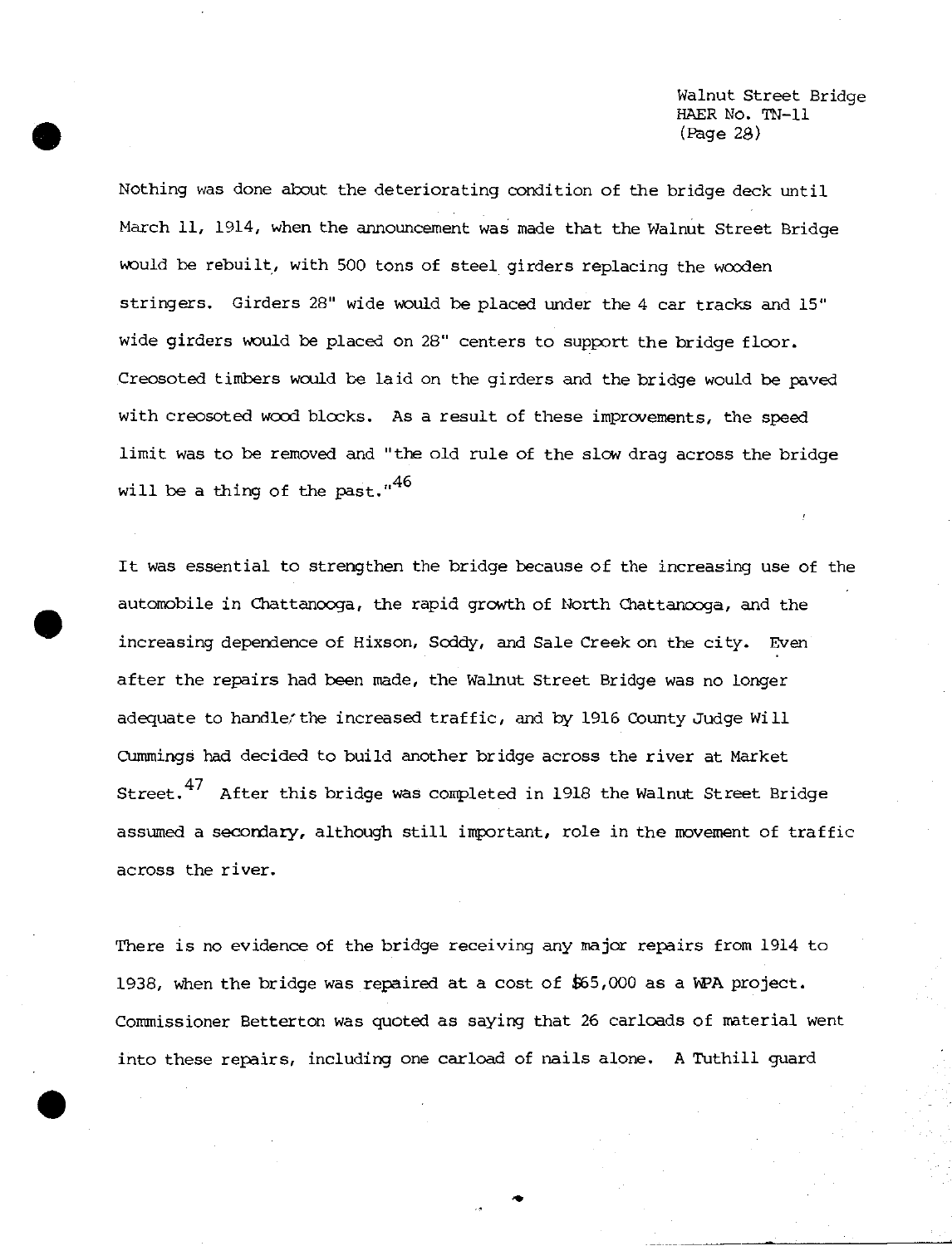rail was placed on top of the wheel rails as an additional safety feature. The TUthill guard rail extended 780 feet along the north approach, where two fatal accidents had occurred.

City engineer Ashby Black found the 48-year-old-structure in good condition for its age, but he nonetheless suggested that the maxium load limit be reduced to 12 tons. Mr. Black recalled that the bridge had not undergone major repair since 1914, but said it had been surfaced with amesite <sup>7</sup> or 8 years earlier. Continuing repairs had included painting of the bridge and keeping the pins, bolts, and turnbuckles in proper adjustment. A new floor installed in 1938 had joints allowing for expansion and contraction and were said to be the invention of engineer Black.<sup>48</sup>

The firm of Peerson & Hedman submitted an engineering report on the bridge in 1948. It stated that the bridge could not be made safe for modern traffic and recommend that it be closed to all except passenger vehicles and closed to all traffic when winds reached 35 m.p.h. With an expenditure of \$158,000, the report claimed the bridge could be made safe for passenger vehicles for 4 to 5 years. It was estimated that a replacement for the bridge would cost  $$2,100,000.<sup>49</sup>$ 

The following minimum repairs were recommended in the report: reduction of the walkway from 7\*1/2 to 5'3"; reinforcement of the portal bracing; replacement of expansion rollers; replacement of fixed shoes at south end of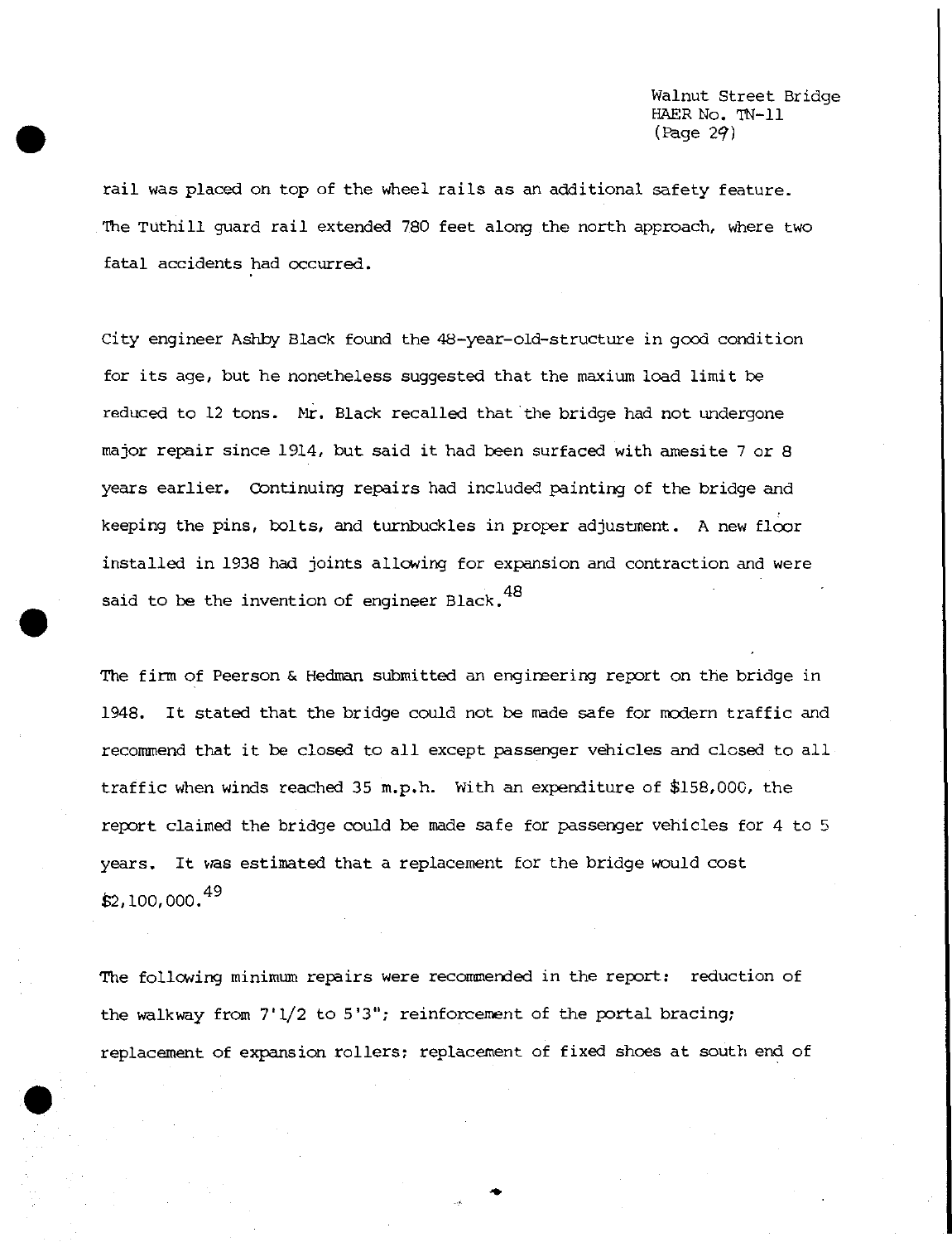Walnut Street Bridge HAER No. TN-11 *(Page 36)*

span 1; reinforcement of damaged web verticals; cleaning and painting of all structural steel. It was at this time that city engineer M. E. Boriss observed that the bridge was last painted in  $1933.50$ 

Commissioner P. R. Olgiati recommended that a £160,000 contract for reconditioning and painting the bridge be let to Lindsay—Davis Company of Chattanooga. Of that amount, \$140,000 would be spent on materials and \$20,000 on engineering fees. Even though the bridge would be made safe for passenger vehicles, no trucks would be allowed on the bridge after the repairs were *\** 51 made.

The Walnut Street Bridge was closed for repairs again in 1955. The 3" thick primary wooden subflooring was replaced at a cost of \$25,000.  $52$  New expansion joints were added and the handrails, curb, and verticals were ^ <sup>53</sup> repaired.

Further rebuilding of the bridge was proposed in February of 1957. These repairs were to be completed under the direction of John Martin Company, Inc. and were to  $\tt take$  70 days and require an expenditure of \$270,355.40. $^{54}$   $\,$  As performed, these repairs included the replacement of the timber stringers on the flcorbeams with steel wide-flange sections and the installation of corrugated metal bridge decking covered with asphalt.<sup>55</sup>

Additional repairs amounting to \$200,000 were begun on July 18, 1960. Industrial Steel Erection Company did the work with L. 0. Hopkins & Sons of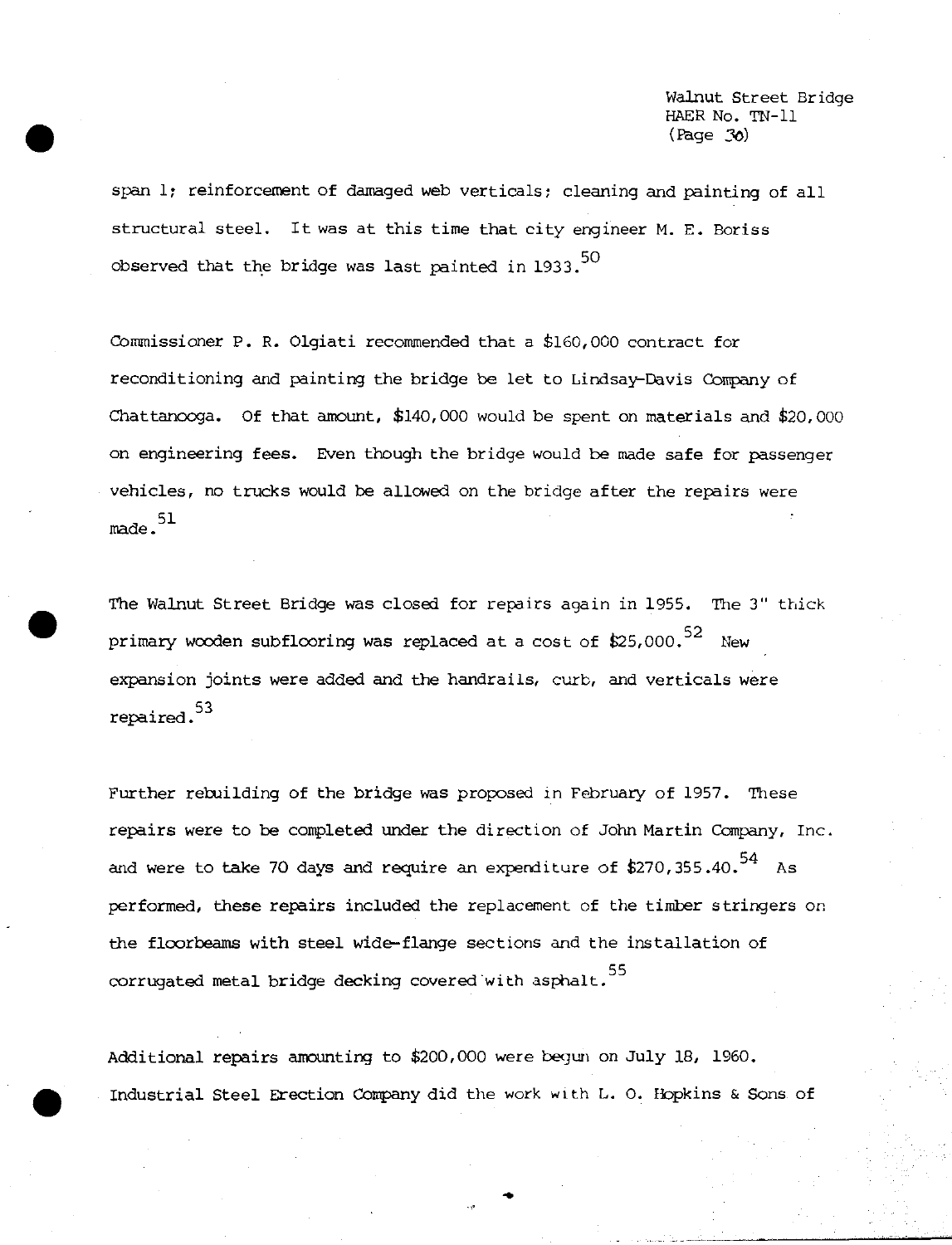Walnut Street Bridge HAER No. TN-11 (fcge *31*)

Nashville carrying out the planning and engineering work. The rods were replaced by lattice work girders in the lateral, horizontal, and diagonal bracing of the superstructure.  $56$  There were also repairs to the pin plates at joints,  $57$  and all of the steel handrails were cleaned and painted.  $58$ 

L. O. Hopkins & Sons inspected the bridge in 1965 and submitted a report in December showing the structure to be sound and recommending only minor repairs in the amount of  $$8,000.^{59}$  Eight years later, the city contracted with Howard, Needles, Tammen & Bergendoff Engineering Company of New York to inspect the bridge at a cost of  $$92,420.^60$  In a letter of December 17, 1973, the firm informed city engineer Ellis Spencer, "It is our judgement that the bridge could remain open to traffic for no more than three to six years only if the repairs and alterations listed in Chapter IX are undertaken immediately. At the end of that period, the bridge should be permanently closed." $61$  On August 4, 1978, repairs which included the removal of the pedestrian walkway were begun at a cost of  $$178.000.^{62}$ 

Once it became apparent that the bridge would be permamently closed, some thought was given to its restoration for the use of pedestrians and bicyclists. Mayor Pat Rose envisioned the bridge serving a revitalized downtown area in this capacity in 10 to 15 years. Mr. Spencer also suggested that ways should be investigated to save the bridge for posterity.  $^{63}$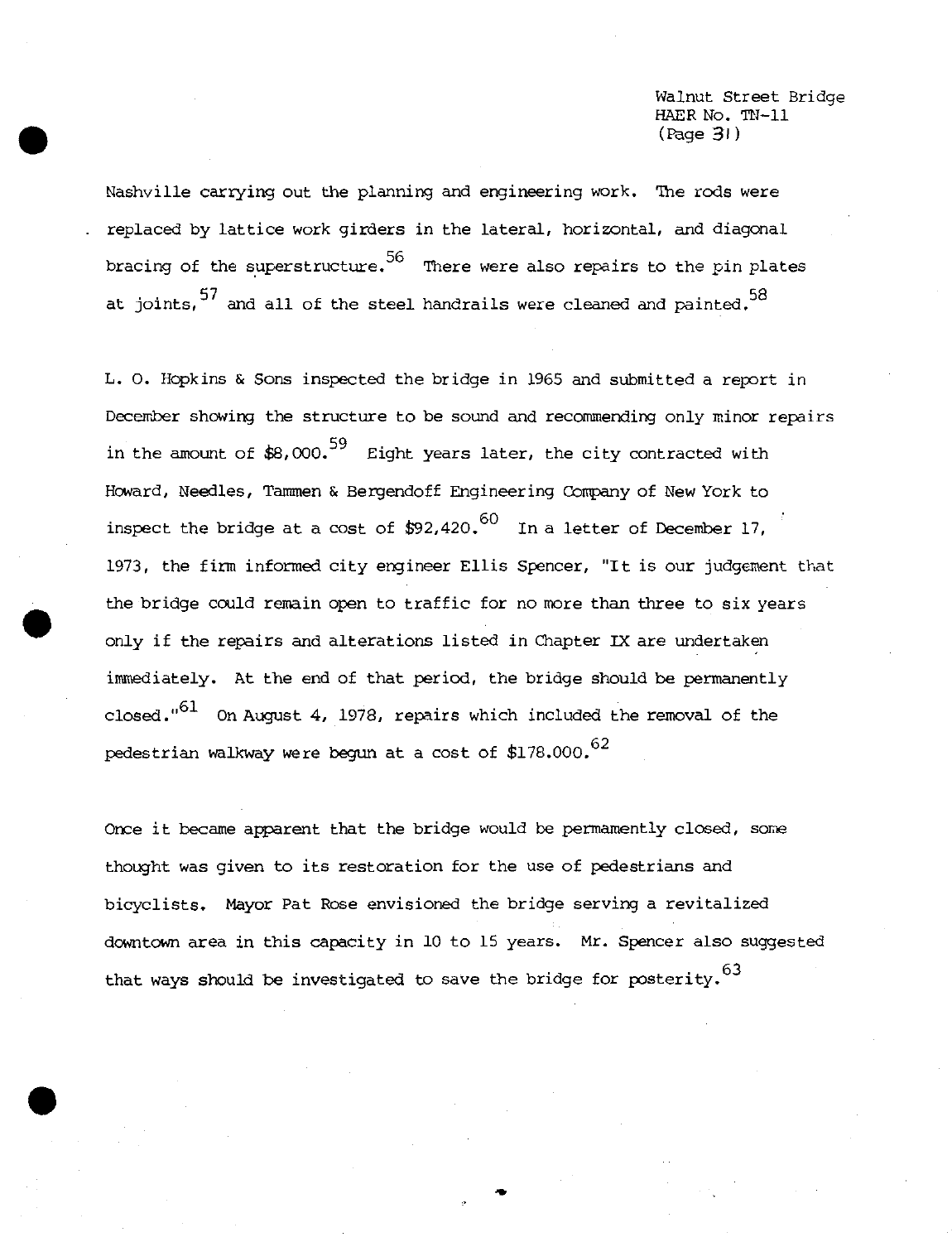Walnut Street Bridge HAER No. IN-11  $(Page 32)$ 

On May 11, 1978, the bridge was closed to all traffic with no plan for its restoration, although it was nominated to the National Register of Historic Places on June 12, 1978, by the Tennessee Department of Transportation.

The Howard, Needles, Tammen & Bergendoff report had noted that "the repairs performed over the last several decades were no longer designed to restore the structure to its best possible condition, but were rather meant to prolong its life for a limited time only." $64$  This approach to bridge maintenance would probably have displeased Edwin Thacher, who was known for a rare appreciation of the strength and durability of materials and who grieved "to see a splendid structure neglected and deteriorating through lack of ordinary care in keeping the structure clean or painted."<sup>65</sup>

On the other hand, "his satisfaction and delight in finding structures that he had built 30 or 40 years ago still in good condition and showing every indication of capacity and excellence of construction was beautiful to behold, and an inspriration."<sup>66</sup> Although a more far-sighted program of bridge maintenance might have prolonged its life beyond 1978, Mr. Thacher would surely have been proud to know that the bridge he built across the Tennessee River at Chattanooga completed 87 years of useful service. The Walnut Street Bridge had indeed fulfilled Reverend Jonathan Eachman's supplication, "May this bridge be a means of blessing and help to us and all our neighbors."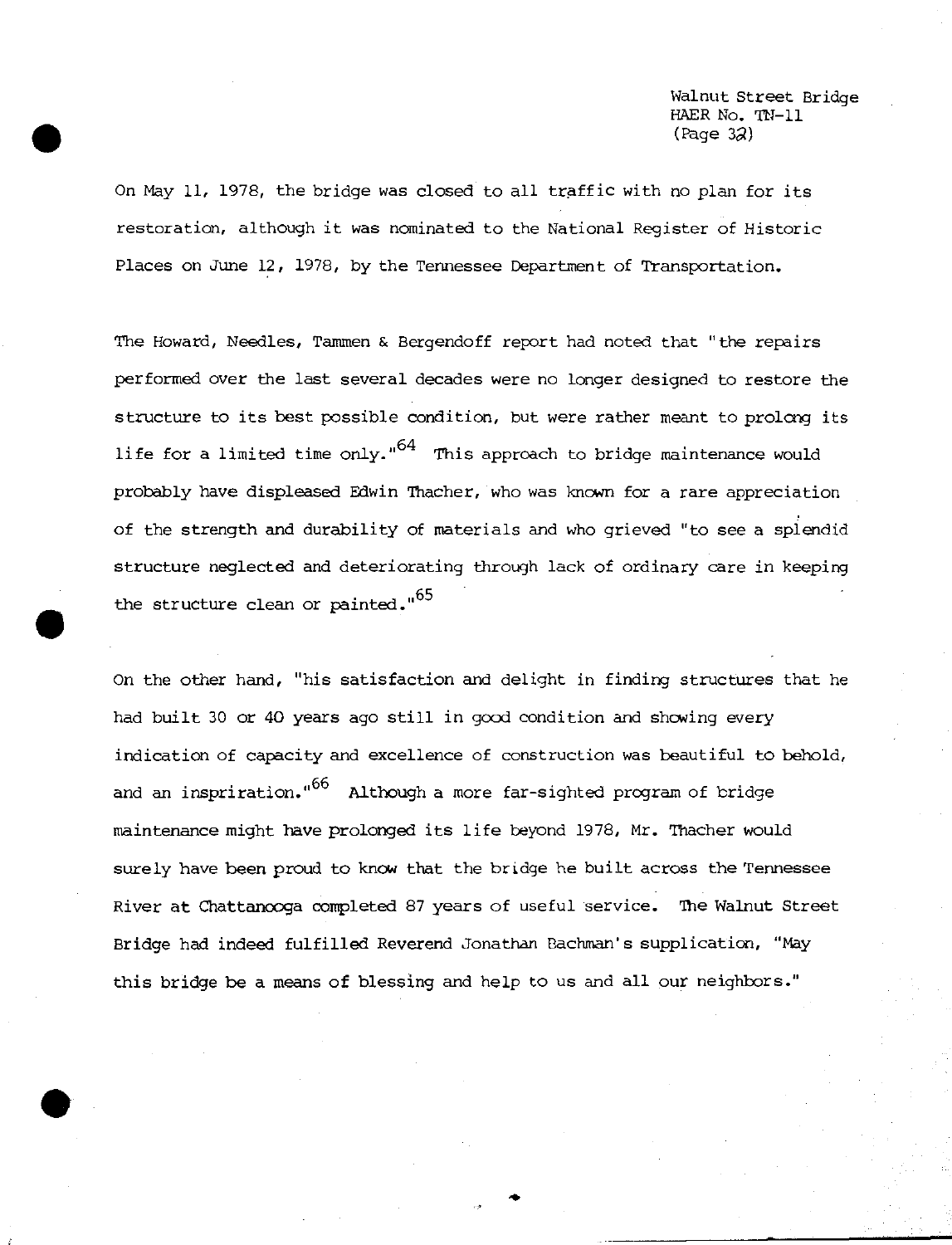Walnut Street Bridge HAER No. TN-11 (Page *33)*

 $\bar{z}$ 

## FOOTNOTES

 $\overline{\phantom{a}}$ 

| 1)  | Times, June 5, 1938, page 1.                            |
|-----|---------------------------------------------------------|
| 2)  | "The Chattancoga Flood Control Problem," 1939, page 74. |
| 3)  | Picturesque America, Vol. I, 1874, page 67.             |
| 4)  | Ibid., page 63.                                         |
| 5)  | Times, June 5, 1938, page 1.                            |
| 6)  | Ibid.                                                   |
| 7)  | Times, February 15, 1891, page 1.                       |
| 8)  | Ibid.                                                   |
| 9)  | Tbid.                                                   |
| 10) | Ibid.                                                   |
| 11) | ASCE Transactions, Vol. 84, 1921, page 918.             |
| 12) | Ibid., page 923.                                        |
| 13) | Times, February 15, 1891, page 1.                       |
| 14) | Ibid.                                                   |
| 15) | Ibid., page 2.                                          |
| 16) | Civil Engineering, October, 1977, page 100.             |
| 17) | Covered Bridges of the Middle West, 1970, page 21.      |
| 18) | Engineering News, 1891, page 462.                       |
| 19) | Times, June 5, 1938, page 1.                            |
| 20) | Ibid.                                                   |
| 21) | Ibid.                                                   |
| 22) | Ibid.                                                   |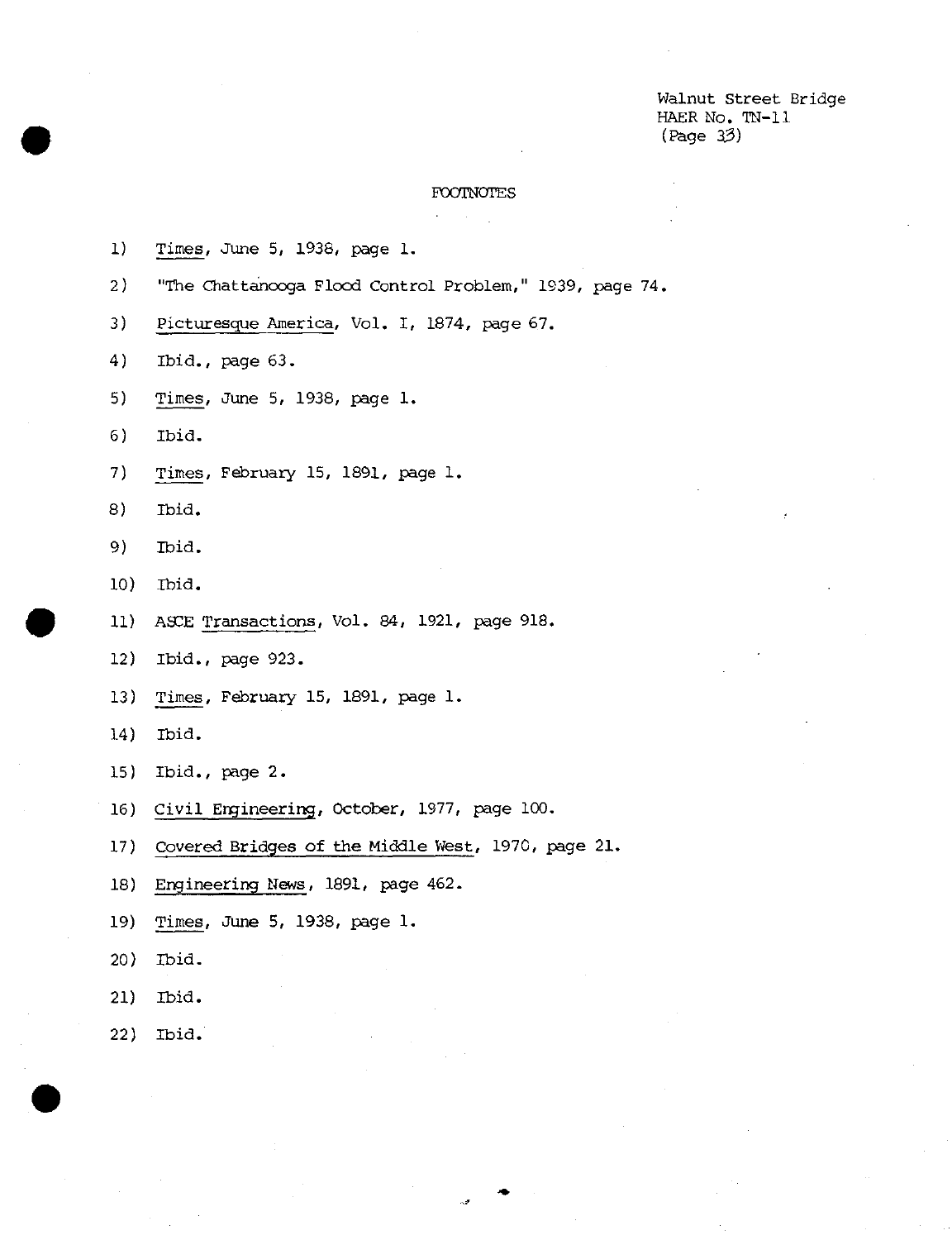Walnut Street Bridge HAER No. TN-11 (Page 34)

- 23 ) Ibid.
- 24 ) Engineering News, May 16, 1891, paqes 462 and 463.
- 25 ) Ibid.
- 26) Ibid., page 462.
- 27) Ibid.
- 28 ) Times, June 5, 1938, page 1.
- 29 ) Ibid.
- 30 ) Times, February 14, 1891, page 5.
- 31) Times, February 17, 1891, page 4.
- 32) Ibid.
- 33 ) Times, February 18, 1891, page 6.
- 34) Times, February 19, 1891, page 5.
- 35) Times, June 5, 1938, page 1.
- 36) Times, February 19, 1891, page 5.
- 37) Times, February 20, 1891, page 6.
- 38) Times, October 17, 1948, page 34.
- 39) Times, February 15, 1891, page 2.
- 40) Times, October 17, 1948, page 34.
- 41) Spring Notes From Tennessee, 1896, page 113.
- 42) Ibid., page 128.
- 43) Times, September 23, 1897, page 5.
- 44) Times, October 31, 1952.
- 45) Times, July 2, 1911, page 5.
- 46) Times, March 11, 1914, page 5.
- 47) The Age of Will Cummings, 1962, pp. 58-59.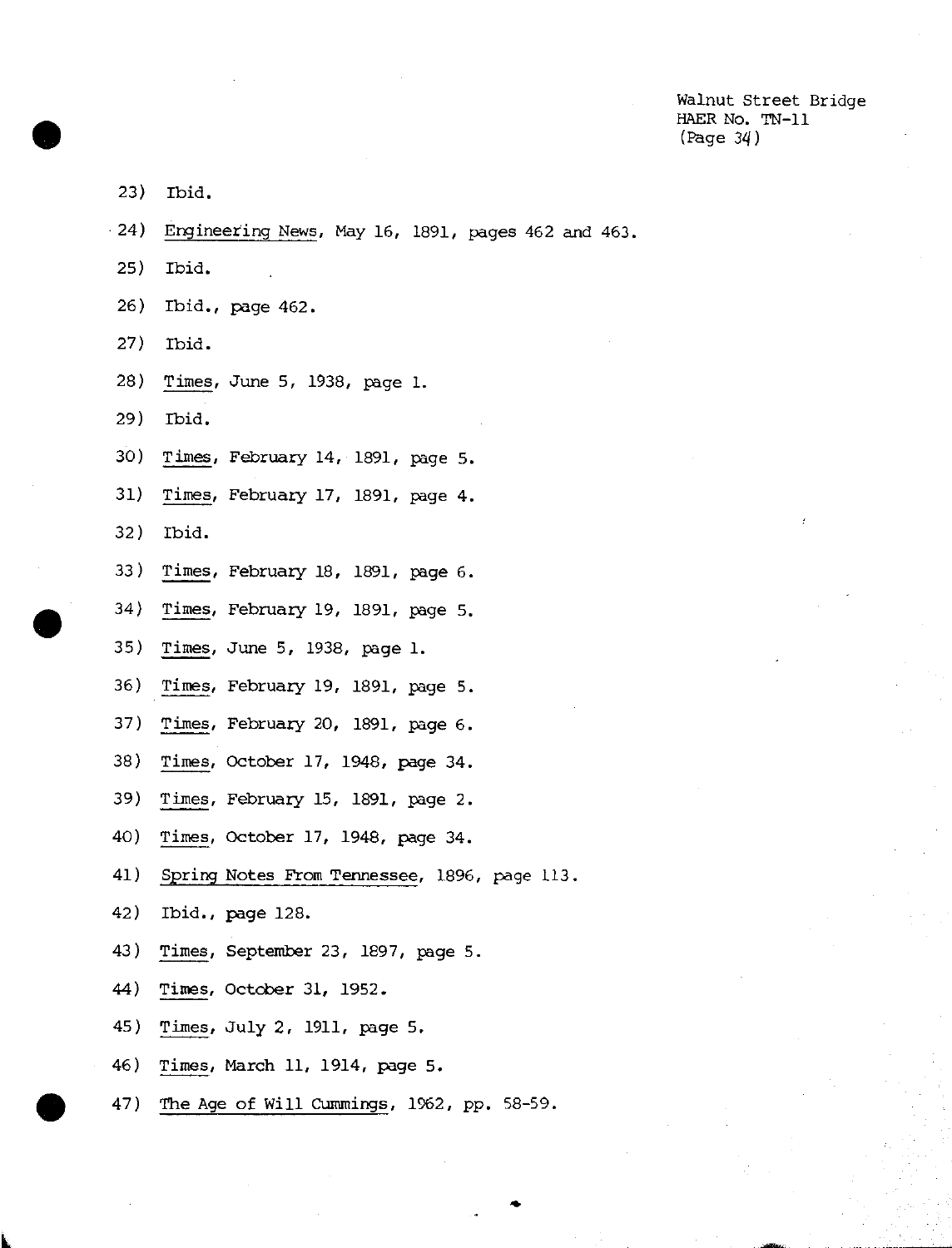Walnut Street Bridge HAER No. TN-11 (Page *35)*

- <sup>48</sup>) Times, June 5, 1938, page 1.
- 49) Times, May 11, 1949.
- 50) News-Free Press, May 10, 1949.
- 51) Ibid., May 11, 1949.
- 52) Ibid., January 31, 1955.
- 53) National Register of Historic Places Inventory Nomination Form.
- 54) Times, February 15, 1957.
- 55) Walnut Street Bridge Inspection Report, December, 1973, page II-l.
- 56) Times, August 30, 1960. News-Free Press, September 15, 1960.
- 57) National Register of Historic Places Inventory Nomination Form.
- 58) Times, January 4, 1961.
- 59) Times, December 18, 1965.
- 60) News-Free Press, March 20, 1973.
- 61) Walnut Street Bridge Inspection Report, December, 1973, page 1.
- 62) News-Free Press, August 26, 1974.
- 63) Times, June 30, 1975, page 1.
- 64) Ibid.
- 65) ASCE Transactions, Vol. 84, 1921, page 921.
- 66) Ibid.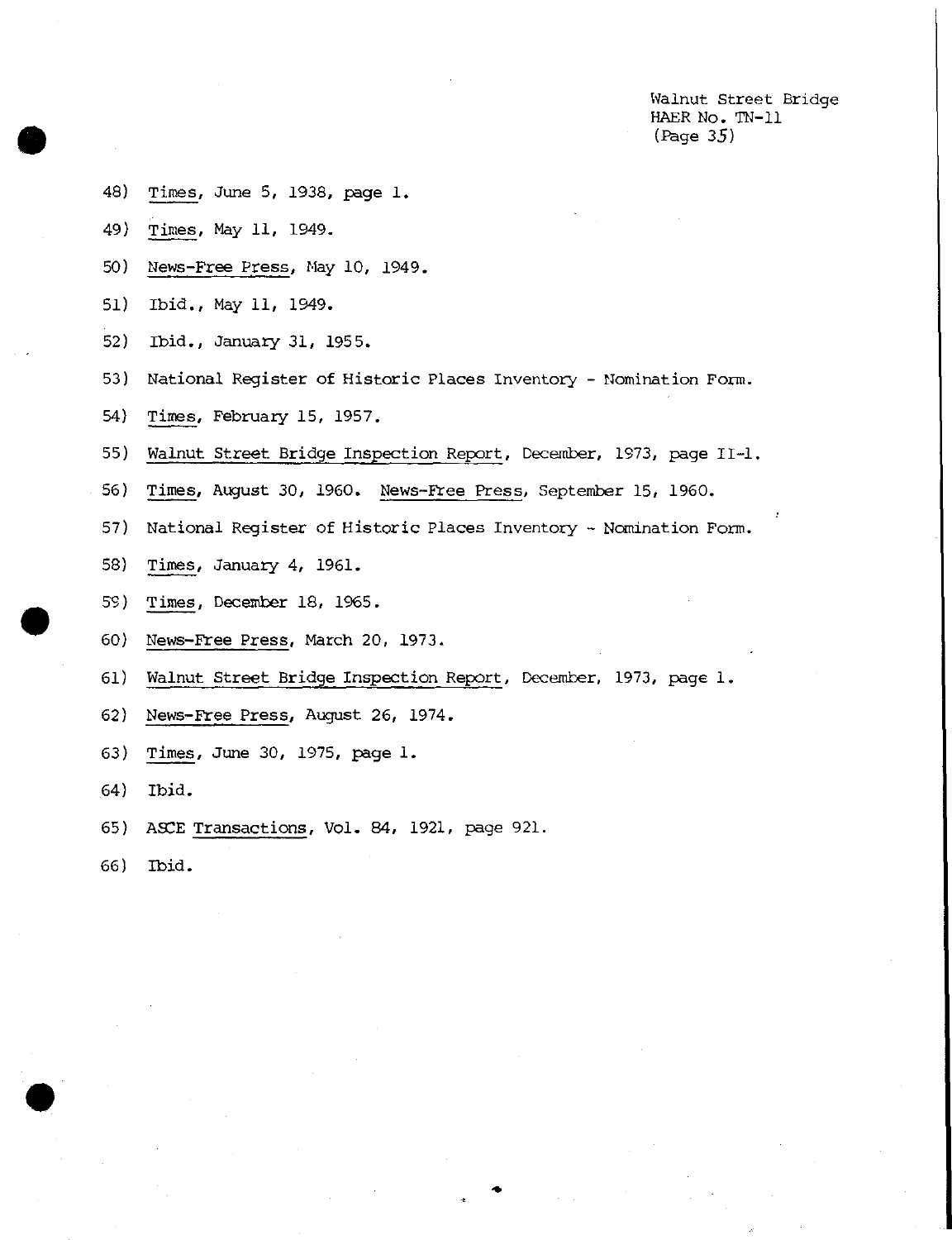Walnut Street Bridge HAER No. TN-11 *(Page* 36)

### BIBLIOGRAPHY

Books

Allen, Penelope Johnson (comp.). Genealogy of a Branch of the Johnson Family and Connections. Chattanooga, Tenn.: Helen Betts Miller, 1967.

Allen, Richard Sanders. Covered Bridges of the Middle West. Brattletoro, Vt.: The Stephen Greene Press, 1970.

Bryant, William Cullen (ed.). Picturesque America, Vol. I. New York: D. Appleton and Co., 1874.

Hixson, Fred. The Age of Will Cummings. N. P., 1962.

Torrey, Bradford. Spring Notes From Tennessee. Boston and New York: Houghton, Mifflin & Co., 1896.

Articles and Reports

Comp, T. Allan and Donald Jackson. "Bridge Truss Types: a guide to dating and identifying." American Association for State and Local History Technical Leaflet 95, History News, Vol. 32, No. 5, May, 1977.

"Edwin Thacher, M. Am. Soc. C. E.." American Society of Civil Engineers Transactions, Vol. 84, 1921.

Howard, Needles, Tammen & Bergendoff. Walnut Street Bridge Inspection Report. December, 1973.

Jackson, Donald C. "Historic Bridge Preservation at the Community Level." 11593, Vol. 3, No. 2, May, 1978.

. "Railroads, Truss Bridges, and the Rise of the Civil Engineer." Civil Engineering, ASCE, October, 1977.

"The Chattanooga Flood Control Problem." House Document No. 91, 76th Congress, 1st Session. Washington, D. C: Government Printing Office, 1939.

"The Walnut Street Bridge at Chattanooga, Tenn." Engineering News, May 16, 1891.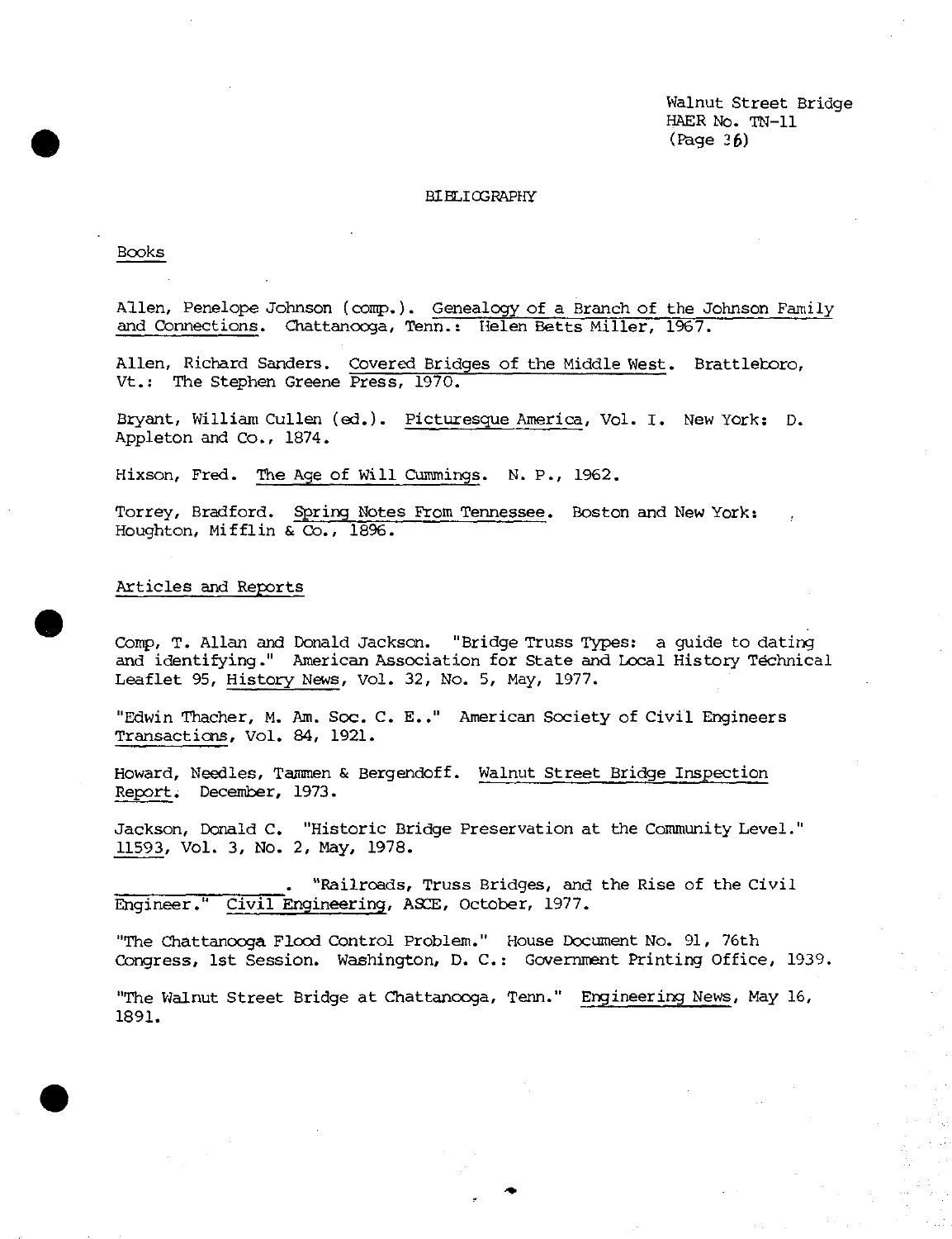Walnut Street Bridge HAER No. TN-11 (Page 37)

"Walnut Street Bridge." National Register of Historic Places Inventory - Nomination Form. Prepared by Janice E. Nolan for the Tennessee Department of Transportation.

#### Newspapers

"The Bridge." Daily Times, Saturday, February 14, 1891.

"The County Bridge." The Sunday Times, February 15, 1891.

"Finished! Completion of the New Bridge Across the Tennessee River." Chattanooga Sunday Times, February 15, 1891.

"Pushing to a Finish." The Daily Times, Tuesday, February 17, 1891.

"The First Across." Daily Times, Wednesday, February 18, 1891.

"Dedicated." Daily Times, Thursday, February 19, 1891.

"At the Bridge." Daily Times, Friday, February 20, 1891.

"County Bridge Nearly Destroyed By Fire." Daily Times, Thursday, September 23, 1897.

"Our First River Bridge." Times, September 5, 1909.

"Maj. Jenkins Reports on Walnut Street Bridge." Times, July 2, 1911.

"Walnut Street Bridge to Be Rebuilt at Once." Times, March 11, 1914.

"First Bridge All of Wood." Times, March 12, 1914.

"A Bridge Carries On." Times (magazine), June 5, 1938.

"Walnut Street Bridge Will Be Used by Autos Only." Times, May 11, 1948.

"Walnut Street Bridge Story Holds Much of Our History." Times, October 17, 1948.

"Walnut Street Repair Needs Set at £158,000." Free Press, May 10, 1949.

"Big Walnut Bridge Job Ordered." Free Press, May 11, 1949.

"Walnut Bridge Swept by Fire: Span is Closed." Times, October 31, 1952. "Repairs to Close Walnut Street Bridge." News-Free Press, January 31, 1955,